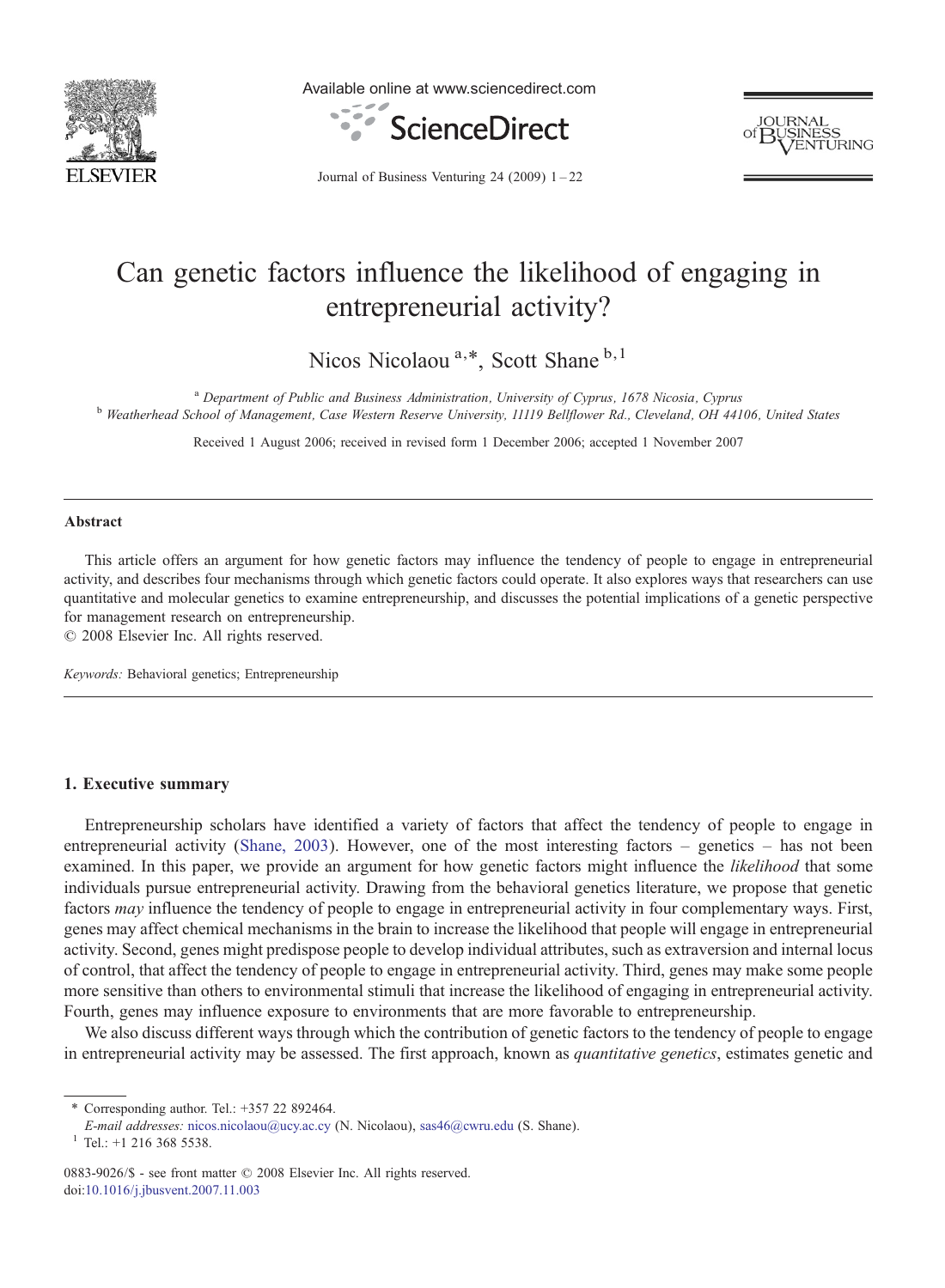<span id="page-1-0"></span>

Fig. 1. Mechanisms through which genetic factors influence entrepreneurship.

environmental contributions to phenotypic variance in a population from patterns of genetic relationships among individuals, and usually involves the use of twin and adoption studies [\(Plomin et al., 2001a,b\)](#page-20-0). The second approach, known as molecular genetics, identifies specific genes that contribute to variation between individuals in some social outcome ([Ebstein et al., 1996](#page-18-0)).

Finally, we discuss how research on genetic factors could inform entrepreneurship research. Examples of potential contributions include: informing research on the objectivity or subjectivity of entrepreneurial opportunities, identifying the mechanism through which parental self-employment influences children's propensity to become self-employed ([Aldrich and Kim, 2007](#page-17-0)), and evaluating the validity of the individual differences literature in entrepreneurship ([Baron,](#page-17-0) [2004; White, Thornhill and Hampson, 2006\)](#page-17-0).

## 2. Introduction

For forty years researchers have examined who becomes an entrepreneur ([Gartner, 1988; Bird, 1989; Shane and](#page-18-0) [Venkataraman, 2000; Aldrich and Martinez, 2001; Baron, 2004\)](#page-18-0). While this effort has identified a variety of factors that influence which members of society engage in entrepreneurial activity and which do not (see [Shane, 2003,](#page-20-0) chapters 4 and 5 for a review), one of the most interesting explanations for the tendency of people to engage in entrepreneurial activity – genetic factors – has not been examined. This article seeks to fill this void by introducing an argument for the role of genetic factors into the discussion of who becomes an entrepreneur. Specifically, the article provides a process theoretic explanation for how genes may influence the tendency of people to engage in entrepreneurial activity.

We define a gene as a piece of DNA that is passed from parents to their biological children during reproduction and which influences an observed characteristic of an individual, referred to as a phenotype. Thus, the "genetic factors" that we discuss in this paper are those factors that influence the tendency of people to engage in entrepreneurial activity, which are encoded in DNA and transmitted biologically, as opposed to those factors that influence the tendency of people to engage in entrepreneurially activity, which are not encoded in DNA and are not transmitted biologically.

We propose that genetic factors may influence the tendency of people to engage in entrepreneurial activity in four complementary ways (see Fig. 1). First, genes may affect chemical mechanisms in the brain to increase the likelihood that people will engage in entrepreneurial activity. Second, genes may influence individual differences, $\frac{2}{3}$  such as extraversion and internal locus of control, that predispose people to engage in entrepreneurial activity. Third, genes may make some people more sensitive than others to environmental stimuli that increase the likelihood of engaging in entrepreneurial activity. Fourth, genes may affect the tendency of people to select into environments that are more favorable to entrepreneurship.

<sup>&</sup>lt;sup>2</sup> We use the term "individual differences" to refer to enduring psychological attributes of people in a way consistent with past research on entrepreneurship. This mechanism differs from the first mechanism even though the first mechanism clearly involves differences between individuals because the second mechanism operates through enduring psychological attributes of people and the first does not.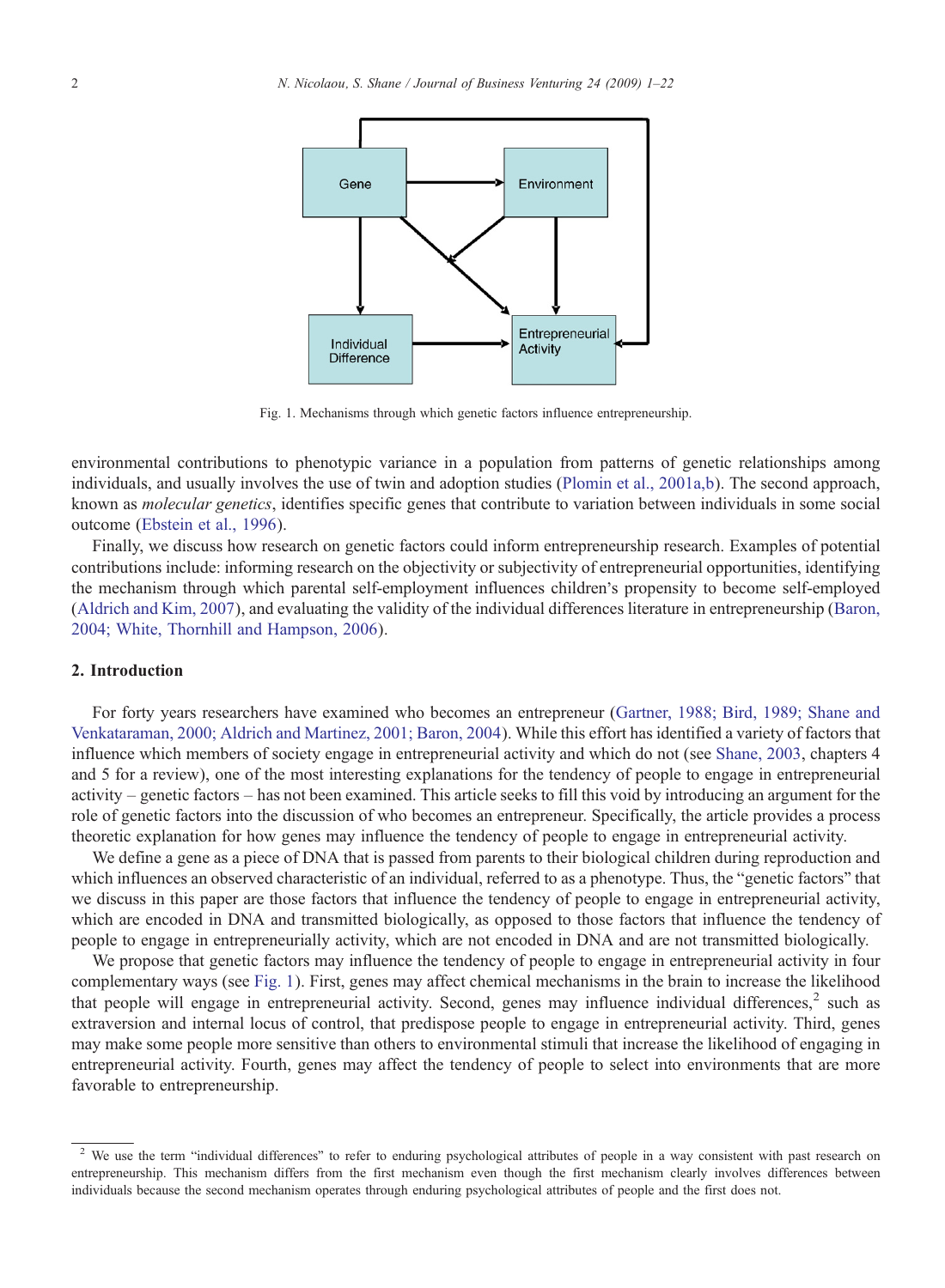We also discuss how researchers can use quantitative and molecular genetics, two approaches important to understanding the effect of genetics on human behavior, to explain people's tendency to engage in entrepreneurial activity.<sup>3</sup> In particular, the paper discusses how researchers can separate genetic from environmental influences, given the potential for gene–environment interactions and gene–environment correlations.

Finding evidence of genetic influences in entrepreneurship will not be easy. It will require hard-to-collect samples and inter-disciplinary collaborations. Moreover, it will require the field of to grapple with its lack of consensus on the definition of "entrepreneurship" and with variation in the effects of genetic factors over time. Any findings that are seen in empirical work might not survive the test of replication. And the investigation of genetic influences in entrepreneurship may provide only minor insights into the phenomenon. Our aim, therefore, is not to be prescriptive. Rather, we hope that by pointing out why researchers might want to look at the effect of genetic factors and how they might go about doing that, we might start off a new conversation in the field.

We begin that conversation by suggesting why it might be important to examine the process through which genetic factors influence who engages in entrepreneurial activity. First, examining the role of genetic factors might lead to the development of new theories, raise questions about old ones, and open up paths of inquiry heretofore not considered. For example, in recent years management researchers have tended to emphasize the role of situational factors rather than individual differences in explaining people's propensity to engage in entrepreneurial activity [\(Thornton and Flynn,](#page-21-0) [2003; Aldrich and Wiedenmayer, 1993; Gartner, 1988](#page-21-0)). While this focus has provided important insights into our understanding of who engages in entrepreneurial activity, some scholars (e.g., [Stewart and Roth, 2001; Baron, 2002;](#page-20-0) [Shane and Khurana, 2003; White, Thornhill and Hampson, 2006](#page-20-0)) have argued that researchers have overemphasized environmental factors at the expense of individual differences. Research on genetic factors might help to test whether there is an imbalance in attention given to situational factors, for example, by examining how genetic factors might affect the probability of developing individual differences that increase the tendency to engage in entrepreneurial activity, as well as to select into environments conducive to entrepreneurship.

An understanding of the role of genetic factors might also provide richer, more precise explanations for the tendency of people to engage in entrepreneurial activity. For example, genetic research could determine whether the influence of parental self-employment on children's propensity to become self-employed [\(Fairlie, 1999; Burke et al., 2000; Aldrich](#page-18-0) [and Kim, 2007; Sorenson, 2007\)](#page-18-0) is solely the result of information about how to run a business that is provided during childhood (the prevailing explanation in the literature) or whether it is also the result of genetic factors (an explanation not currently offered in the literature).

Second, an understanding of the role of genetic factors in entrepreneurship may help researchers to conduct better empirical entrepreneurship research. For example, an understanding of how genetic factors influence the tendency of people to engage in entrepreneurial activity would provide researchers with a mechanism to select the appropriate comparison group to test the effect of environmental conditions on that tendency. This would permit more precise tests of the effect of environmental factors, and, possibly, reveal patterns that have not been shown empirically, but have been posited theoretically. Similarly, an understanding of the role of genetic factors might indicate that evidence of an association between individual characteristics and the tendency of people to engage in entrepreneurial activity are artifacts of omitted variable bias because both individual characteristics and entrepreneurial activity are endogenously affected by genetic factors.

The paper proceeds as follows. The next section outlines the boundaries of our theory, making clear what we do and do not argue. The second section offers our process theory for how genetic factors might influence the tendency of people to engage in entrepreneurial activity and develops specific testable propositions about those mechanisms. The third section offers suggestions for how researchers might examine the influence of genes on the tendency of people to

<sup>&</sup>lt;sup>3</sup> We believe that a discussion of methodological approaches to examining how genetic factors influence the tendency of people to engage in entrepreneurship is important to our effort to introduce genetics into the entrepreneurship literature. We are proposing that genetic factors play some role in entrepreneurship. Illustrating how one can methodologically investigate the influence of genetics factors on entrepreneurship helps us to accomplish this goal because an understanding of the role of genetic factors requires an understanding of what molecular and quantitative genetics studies can help to explain. Moreover, from a practical point of view, we believe that including both the process theory and information on how to test it makes the paper more useful to scholars in the field. To the best of our knowledge, ours is the first paper that attempts to bridge the disciplinary boundary between behavioral genetics and entrepreneurship. As a result most entrepreneurship/management scholars would be unfamiliar with genetics. Therefore, we believe that by briefly illustrating how scholars can conduct this research makes our ideas easier to comprehend.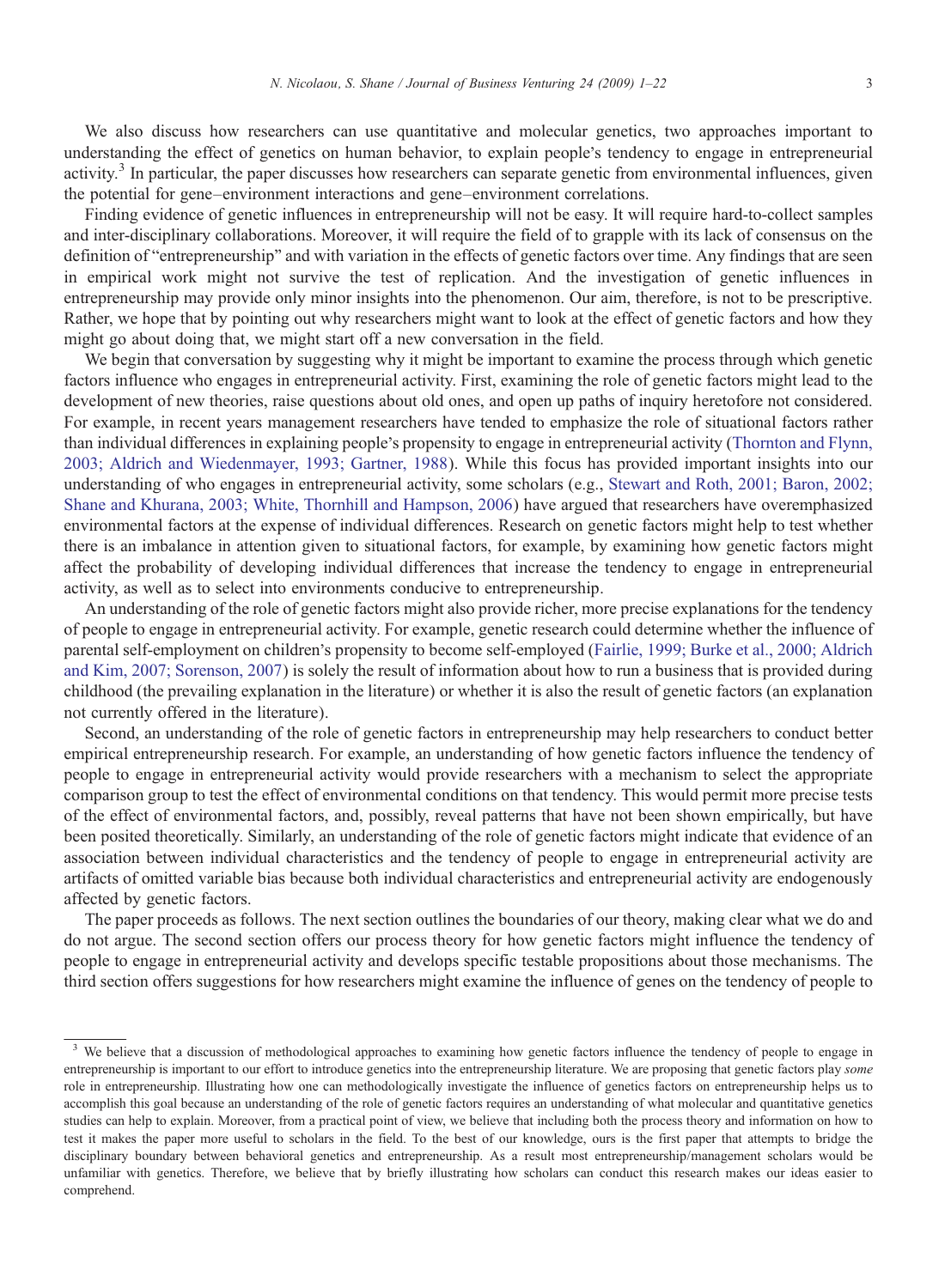engage entrepreneurial activity. The fourth section discusses implications for entrepreneurship research. The fifth section concludes.

# 3. The boundaries of our theory

We begin by highlighting the boundaries of our investigation. First, we are proposing that it is very unlikely that entrepreneurship is determined *solely* by environmental factors. That is, we are suggesting that genetic factors might also influence the propensity of people to engage in entrepreneurship.

It is important to make clear at the outset that we are only proposing that genes *might* matter. We are *not proposing* that genes determine who engages in entrepreneurial activity. Genetic factors do not cause people to engage in social activities, like entrepreneurship.<sup>4</sup> Genes only affect the probability that people will engage in those activities ([Plomin](#page-20-0) [et al., 1990](#page-20-0)). As [Plomin et al. \(1990:](#page-20-0) 376) explained, "Genetic effects on behavior are not deterministic in the sense of a puppeteer pulling our strings. Genetic influences imply probabilistic propensities rather than hard-wired patterns of behavior". Thus, our suggestion that genetic factors influence the tendency of people to engage in entrepreneurship should not be confounded with biological determinism ([Turkheimer, 1998\)](#page-21-0). As [Alford et al. \(2005: 163\)](#page-17-0) explain, "it is not biological determinism to posit the existence of complex collections of genes that increase the probability that certain people will display heightened or deadened response patterns to given environmental cues" ([Alford et al., 2005:](#page-17-0) 163).

Second, we are not suggesting that there is a specific gene for entrepreneurship. Entrepreneurship is a complex phenotype, and it is very unlikely that there is a strong association between having a certain allele of <sup>5</sup> a particular gene and the tendency to engage in entrepreneurship. Moreover, the relationship between specific genes and the tendency to engage in entrepreneurship is likely to be quite complex, given the length of the causal chain from genes to entrepreneurial activity. When it is very difficult to "trace in a clear and unambiguous fashion a complete set of causal links from DNA base-pair variation to a complex biobehavioral phenomenon" ([Kendler, 2005a:](#page-19-0)8), then the relationship between genes and the phenotype (entrepreneurship) is very likely to violate the criterion of causal proximity [\(Kendler,](#page-19-0) [2005b](#page-19-0)) that is necessary for the simple 'X is a gene for Y' statement.

Third, we suggest that the effect of genetic factors on the tendency to engage in entrepreneurship could be both pleiotropic and polygenic. Pleiotropic effects mean that a gene that influences one social behavior also influences another ([Plomin et al., 2001a,b](#page-20-0)). The pleiotropic effects of genes are important to explaining the role of genetic factors in the tendency of people to engage in entrepreneurship because a gene that increases the propensity of people to engage in entrepreneurship might also increase the propensity of people to engage in other activities, such as management.

Polygenic effects mean that two or more genes are needed to increase the *likelihood* that a particular social outcome will occur. Unlike specific medical disorders, like Huntington's disease, in which a single gene is responsible for the disorder, there are no known one-to-one relationships between specific genes and human behaviors. Therefore, a number of genes may be needed in order to increase the *likelihood* that a person will engage in entrepreneurship. These genetic influences might be additive or they might be epistatic<sup>6</sup> (either way, the independent main effects of any one gene on entrepreneurship are probably negligible).

Fourth, we note that our proposed explanation for the role of genetic factors is *complementary* to environmentallydriven explanations. It does *not* reject the possibility that other factors, such as the exogenously determined external environment, also influence the tendency of people to engage in this activity. Moreover, our proposed explanation is explicitly *interactionist* — it advocates transactions between genetic and environmental influences. We suggest that genetic factors may, and probably do, interact with environmental factors to account for the tendency of people to engage in entrepreneurship, and we specifically identify gene–environment interactions as a mechanism through which genetic factors may influence this tendency.

<sup>&</sup>lt;sup>4</sup> In genetics, the probability that a person exhibits a phenotype given that the person has the genotype for that phenotype is known as *penetrance*. Thus, *complete penetrance* refers to the situation where the probability of developing a phenotype is 1, meaning that if the person has the genotype he/she will definitely develop the disorder or trait (e.g. Huntington's disease). The tendency to engage in entrepreneurial activity is a case of incomplete penetrance where this probability is significantly below 1.0. <sup>5</sup> An allele is any one of a number of possible DNA codings of the same gene.

<sup>6</sup> Epistasis refers to the interaction between genes [\(Wolf et al., 2000; Grigorenko, 2003](#page-21-0)).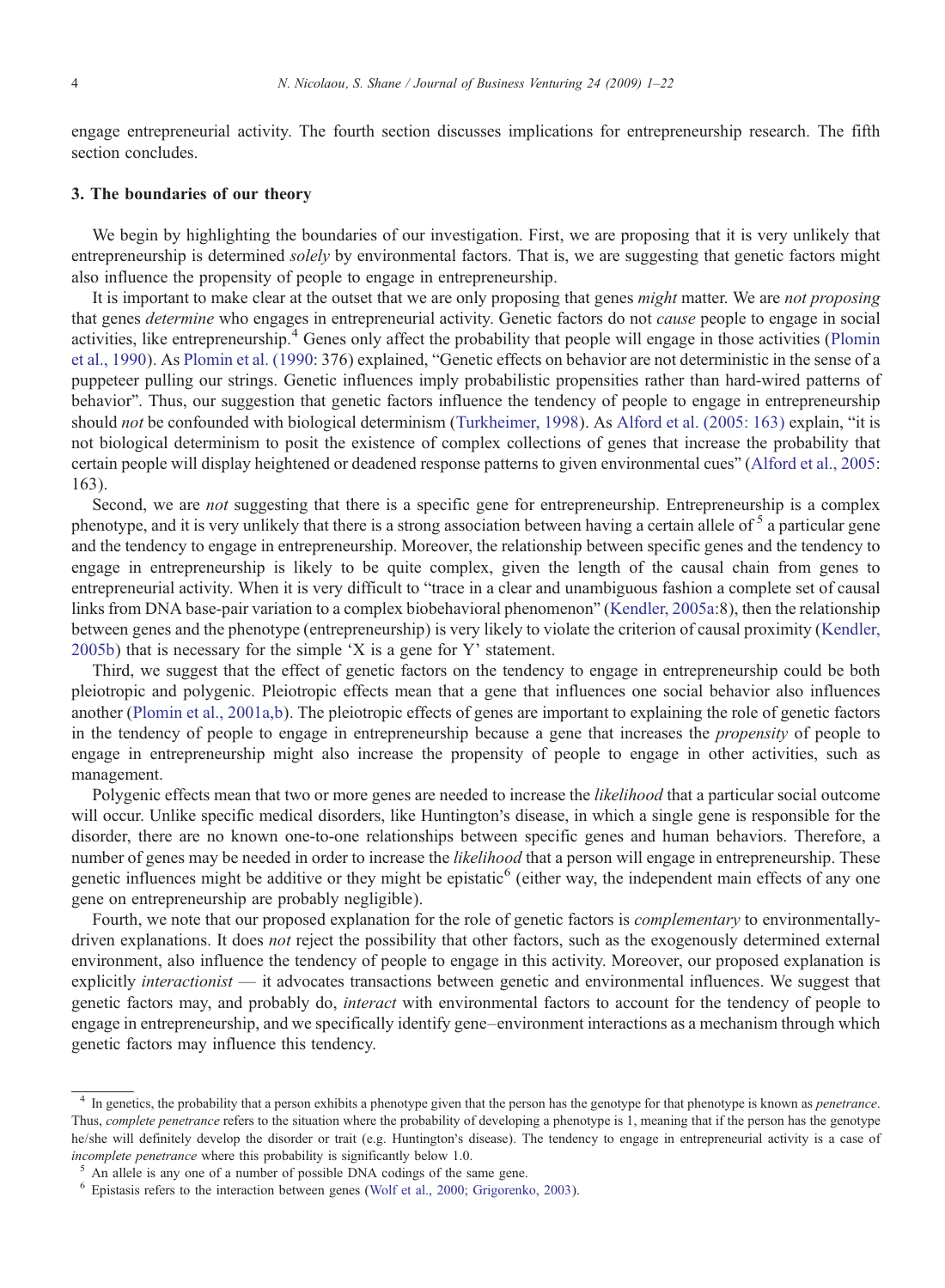Due to the relative infancy of the fields of behavioral genetics and entrepreneurship, and the breadth of both areas, we restrict our discussion of the possible effect of genetic factors to the single issue of who engages in entrepreneurship, and leave the discussion of how genetic factors might influence other aspects of the entrepreneurial process and the performance of entrepreneurs to future research.<sup>7</sup> The complexity of explaining the effect of genetic factors on all aspects of the entrepreneurial process simultaneously with almost no empirical evidence on this question makes any more specific investigation so speculative as to be unscholarly.<sup>8</sup>

We propose that the *mechanisms* through which genetic factors influence the tendency of people to engage in entrepreneurship are the same regardless of the operationalization of entrepreneurship (i.e. whether it is recognizing and exploiting opportunities; self-employment; firm formation, etc…). Therefore, we do not offer any arguments that are conditional on entrepreneurial activity taking one of these particular forms.

A lack of convergent validity between empirical tests examining the effect of genetic factors on the different operationalizations of entrepreneurship would not falsify our theoretical arguments, but, instead, would reflect the problems that exist with current operationalizations of the construct employed by the field of entrepreneurship. Researchers could fail to find results for certain operationalizations of entrepreneurship (e.g., self-employment; firm formation; being an owner–operator) because the variance in the ways in which entrepreneurship has been defined is too large for these activities to correlate highly. As a result, some operationalizations of entrepreneurship might turn out to be better measures of the construct than others. However, this is true of *any theory* to explain who becomes an entrepreneur, not just a test of genetic factors.<sup>9</sup>

Fifth, we focus our attention on the four different mechanisms through which genetic factors operate, rather than on a lower level of analysis, such as identifying the specific individual differences through which genetic factors might operate, for three reasons. One, most scholars' intuition of the role of genetic factors immediately focuses on the mechanism of genetic covariance with individual differences. Hence, we are afraid that focusing on specific propositions for how genetic factors operate through different individual differences – even if it were the most plausible of the four mechanisms that we propose – would close off inquiry in the other mechanisms and would encourage future scholars to focus exclusively on this mechanism.

Two, at this point in time, we have virtually no direct evidence for genetic covariance between entrepreneurship and specific individual differences. Thus, any evidence of genetic covariance with specific individual differences that exists today rests on the indirect evidence of an association between genetic factors and a specific individual difference in one study, and an association between that individual difference and the tendency to engage in entrepreneurship in another. Because geneticists have found evidence of the heritability of a wide variety of individual differences, the formulation of propositions for specific individual differences would reduce to identification of those individual differences that entrepreneurship researchers agree are robustly associated with the tendency to engage in entrepreneurship. Given the

 $<sup>7</sup>$  This paper represents the first attempt to discuss the possible influence of genetic factors on entrepreneurship. We do not believe that it is</sup> possible discuss the range of ways that genetic factors influence all aspects of entrepreneurship in a single paper. We recognize that many scholars might view other aspects of entrepreneurship to be more worthy of attention than the issue on which we have chosen to focus this paper. We offer two reasons for our selection. First, genes are attributes of people. Therefore, it is logical to think that they have a first order effect on aspects of the entrepreneurial process that are the direct result of human agency (like the decision to engage in entrepreneurial activity) rather than on the aspects of the process that are not the direct result of human agency (like the amount of venture capital in an economy or the presence of high growth industries). Second, performance at entrepreneurial activity is conditional on engaging in entrepreneurial activity. Therefore, it seems logical to investigate genetic factors that might influence the decision to engage in entrepreneurial activity before one investigates whether genetic factors influence success at that activity.

<sup>&</sup>lt;sup>8</sup> While our focus abstracts away from the complexity of potential opposing effects on different aspects of the entrepreneurial process, it is important to note that this simplifying assumption is not specific to genetic factors. Any factor can have a positive effect on one aspect of the entrepreneurial process and a negative effect on another. For example, overconfidence has been shown to be positively associated with the tendency of people evaluate entrepreneurial opportunities favorably ([Busenitz and Barney, 1997\)](#page-18-0) and negatively associated with the likelihood that people will obtain financial resources for their ventures ([MacMillan and Subba Narasimha 1987](#page-19-0)). Therefore, just as other researchers have made the simplifying assumption that the factors that they sought to predict influence the tendency of people to engage in entrepreneurial activity in ways that do not vary across the different aspects the entrepreneurial process (e.g., the identification of opportunities, the evaluation of business ideas, resource acquisition, the exploitation process, and so on), we assume that the mechanisms through which genetic factors influence the tendency of people to engage in entrepreneurship are the same, even though, in practice, they might differ across different parts of the process.<br><sup>9</sup> For instance, research shows that certain social network positions are associated wi

transition into self-employment ([Aldrich and Kim, 2007; Stuart and Sorenson, in press](#page-17-0)). The inconsistent results do not falsify the social network theory of who becomes an entrepreneur because being an owner–operator might be the correct operationalization of the construct of entrepreneurship while self-employment might not be.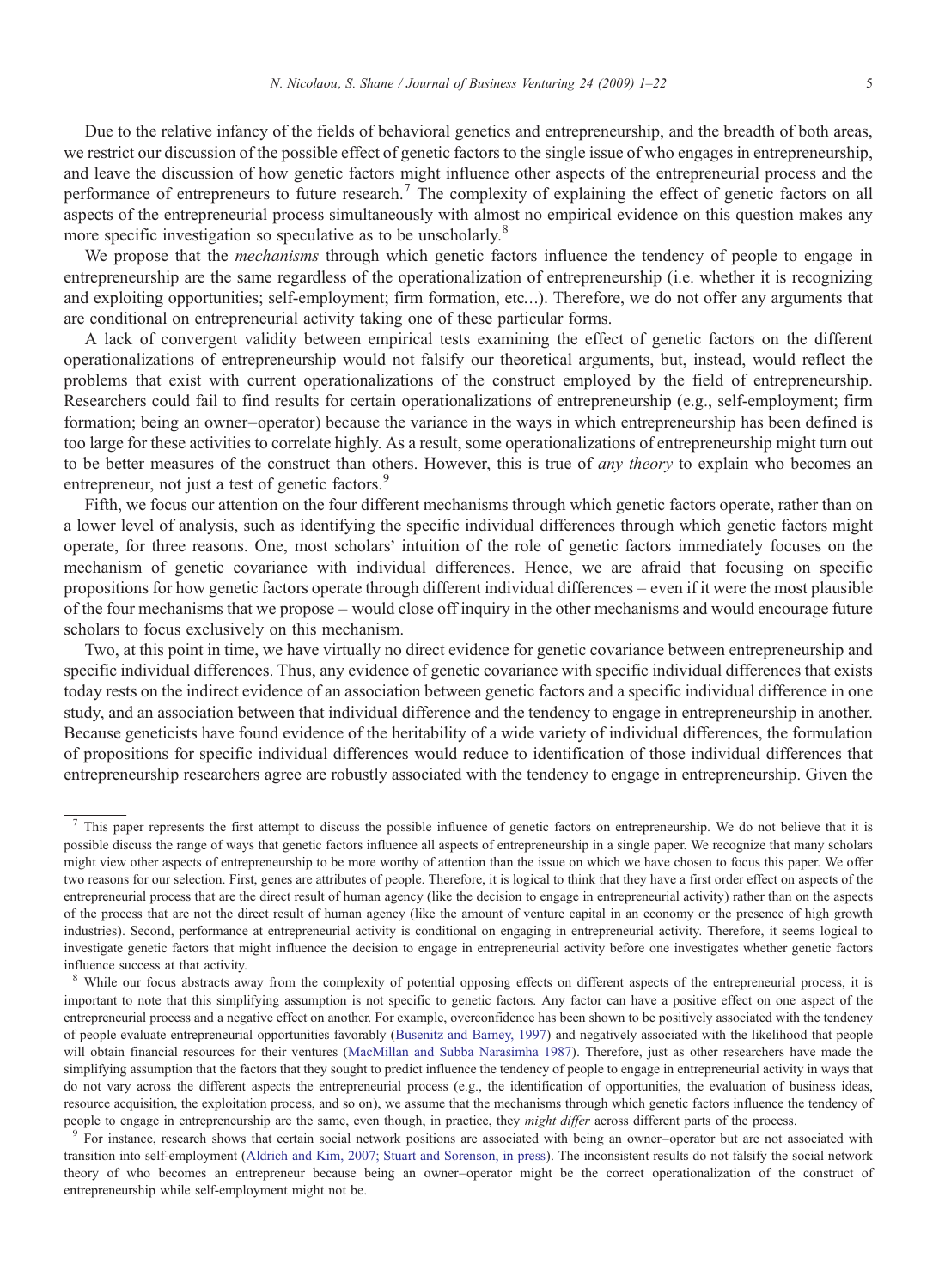disagreement within the field of entrepreneurship over which individual differences have a robust association with the tendency to engage in entrepreneurship<sup>10</sup> (because of conflicting empirical results, the use of convenience samples, and different definitions of the experimental and control groups)<sup>11</sup>, this effort would likely consist of a discussion of those individual differences that the authors, editors and reviewers of the paper *agree* are important, and which at least some future readers would not.

Because our proposed theory is not conditional on the inclusion of specific individual difference and environmental variables, we are selective in our discussion of specific genes, environmental conditions, and individual differences. Those that are discussed should be seen as examples of the mechanisms we propose rather than as a comprehensive discussion of how genetic factors influence the tendency of people to engage in entrepreneurial activity.

#### 4. The influence of genetic factors on entrepreneurial activity

In this section, we provide a process theory for how genetic factors might influence the tendency of people to engage in entrepreneurial activity and develop specific propositions for four mechanisms through which genetic factors might influence this tendency: 'direct' effects, genetic covariance between individual differences and entrepreneurial activity, gene–environment interactions, and gene–environment correlations (see [Fig. 1](#page-1-0)).

# 4.1. The physiological effects of genes

Genes might affect chemical mechanisms in the brain to increase the *likelihood* that people will engage in entrepreneurial activity. Although we currently know very little about the mechanisms through which genes directly affect social outcomes, researchers have proposed the physiology of brain function as the most likely mechanism. For example, researchers have shown that the GABRG3 gene affects an inhibitory neurotransmitter in the human central nervous system, which governs the tolerance to and dependence on alcohol ([Dick et al., 2004](#page-18-0)). By analogy, we reason that genes might affect the tendency of people to engage in entrepreneurial activity by influencing the level of positive or negative physiological reactions to that activity.<sup>12</sup>

We illustrate how the process might work by focusing on examples of genes that have been shown to affect related human activities. For instance, a polymorphism in the  $5-HT_{2c}$  gene, which is involved in the production of oxytocin, influences the physiological response that people have to overcoming obstacles, with those having the gene experiencing a greater positive physical response to such activity [\(Bagdy et al., 1992](#page-17-0)). Because researchers have shown that entrepreneurial activity involves significant persistence in overcoming obstacles to many things, including obtaining financing, hiring employees, and securing equipment and facilities [\(Baron and Markman, 2003; Baum and Locke, 2004;](#page-17-0) [Baum et al., 2001; Markman and Baron, 2003\)](#page-17-0), it is possible that the 5-HT<sub>2c</sub> polymorphism increases the likelihood that people engage in entrepreneurial activity by increasing the positive physiological response that those people have to it.<sup>13</sup>

<sup>&</sup>lt;sup>10</sup> The evidence in support of the effects of individual differences that received widespread attention in the literature in the 1960's and 1970s (e.g., [McClelland, 1961; Hornaday and Aboud, 1971\)](#page-19-0) was heavily criticized in the 1980s and 1990s, when a number of papers reported contradictory empirical evidence (e.g. [Brockhaus, 1980; Sexton and Bowman, 1983; Brockhaus and Horwitz, 1986; Chell et al., 1991; Cooper and Gimeno-](#page-18-0)[Gascón, 1992\)](#page-18-0), leading many scholars to discount individual differences research in entrepreneurship ([Gartner, 1989; Low and MacMillan, 1988\)](#page-19-0). However, recently some rigorous meta-analytic studies have reinvigorated interest in the personality characteristics of entrepreneurs by presenting significant associations and challenging the earlier narrative reviews [\(Collins et al., 2004; Rauch and Frese, 2000; Stewart and Roth, 2004; Baum](#page-18-0) [et al., 2007\)](#page-18-0). Moreover, researchers have also reframed their view of individual differences to incorporate dimensions other than personality traits, which has yielded stronger empirical findings ([Baron, 2002\)](#page-17-0).<br><sup>11</sup> For instance, the entrepreneurship literature does not agree on a definition of entrepreneurship. These definitions range from self-employment

<sup>(</sup>[Evans and Leighton, 1989](#page-18-0)), to owning a business, to firm formation [\(Gartner, 1989\)](#page-19-0), to engaging in the firm start-up process ([Reynolds et al.,](#page-20-0) [2004](#page-20-0)). The literature also disagrees on whether managers, employees, or the general population is the appropriate control group to compare entrepreneurs against.

<sup>&</sup>lt;sup>12</sup> We are *not* suggesting that there is a single gene that captures a significant part of the variance in entrepreneurship, just as researchers do not argue that a single gene captures a significant part of the variance in alcoholism. We are merely pointing out that genes might affect the variance in entrepreneurship through chemical mechanisms in the brain, just as genes affect the variance in alcoholism through chemical mechanisms in the brain.

<sup>&</sup>lt;sup>13</sup> The effect of this gene may be pleiotropic. The same 5-HT<sub>2c</sub> polymorphism would increase the likelihood that a person engages in, say, managerial activity and mountain climbing because the physiological response to the production of oxytocin would be experienced when any obstacles are overcome.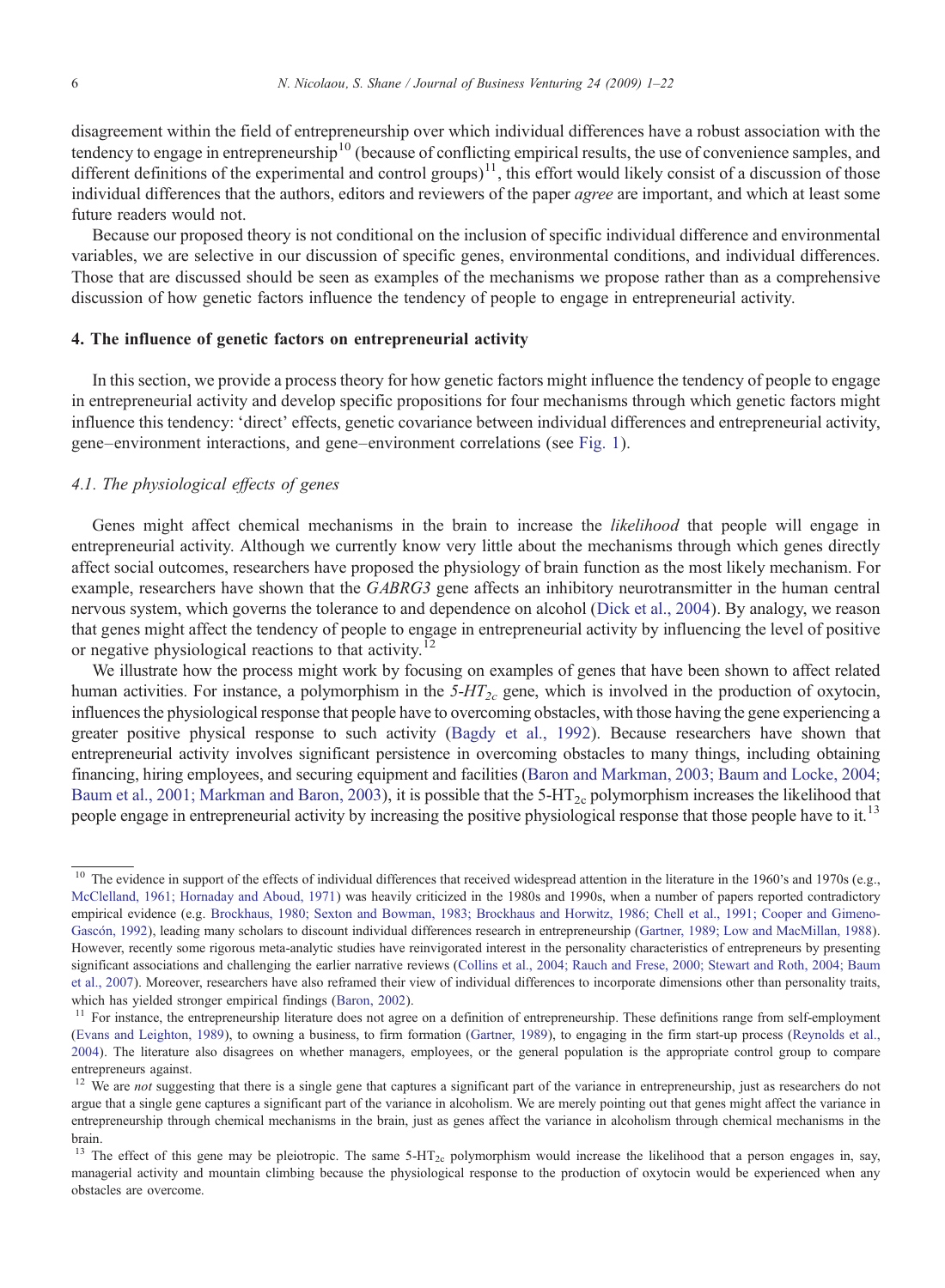Similarly, a polymorphism in the DRD4 gene, which has been associated with Attention Deficit Hyperactivity Disorder [\(LaHoste et al., 1996; Thapar, 2003](#page-19-0)), affects the release of dopamine in the brain [\(Van Tol et al., 1991, 1992](#page-21-0)). The release of dopamine influences, among other things, the physiological sensations that people feel from engaging in the same activity for long periods of time, as well as from action-oriented behavior. The evidence of greater action orientation and preference for engaging in multiple activities for short periods of time shown by entrepreneurs [\(Baron, 2002](#page-17-0)) might reflect their greater tendency to possess this polymorphism in the DRD4 gene and its effect on the release of dopamine from taking action as well as engaging in the same activity for a long period of time. These arguments lead to the first proposition:

Proposition 1. Genetic factors influence the tendency of people to engage in entrepreneurial activity through physiological effects that result from brain chemistry.

# 4.2. Genetic covariance between individual differences and entrepreneurial activity

Genetic factors also (or alternatively) might predispose people to develop individual attributes that affect the tendency of people to engage in entrepreneurial activity. These individual attributes include, but are not limited to, personality traits, and also include such attributes as cognitive processes and attitudes [\(Baron, 2002](#page-17-0)). As we mentioned earlier, we do not have direct empirical evidence that genetic factors increase the tendency of people to engage in entrepreneurship through their effects on individual differences, and we are not proposing that *specific* individual differences are more likely to be the mediating variables than others. Rather, we are merely showing the plausibility of the mechanism of genetic covariance with individual differences.

To date, researchers have identified an association between genetic factors and a number of individual differences for which other researchers have identified an association between the individual difference and the propensity to engage in entrepreneurial activity. For example, a number of studies have shown the heritability of internal locus of control  $-a$ belief that outcomes can be controlled by one's own behavior [\(Rotter, 1966\)](#page-20-0). For example, [Pedersen et al. \(1989\)](#page-19-0) showed that additive genetic sources of individual variability in locus of control accounted for 31 to 34% of the variance, while heritability estimates based on monozygotic<sup>14</sup> twins reared apart yielded almost identical figures  $(32-36%)$ , and a study by [Miller and Rose \(1982\)](#page-19-0) showed heritability estimates of internal locus of control of 0.55.

A recent review by [Rauch and Frese \(2000\)](#page-20-0) summarized evidence that internal locus of control is positively associated with a person's propensity to engage in entrepreneurial activity (see also studies by [Durand, 1975; Caird,](#page-18-0) [1991; Ahmed, 1985; Cromie and O' Donaghue, 1992; Ward, 1993\)](#page-18-0). Moreover, [Schiller and Crewson \(1997\)](#page-20-0) analyzed data from the National Longitudinal Survey of White Men (1966–1981) and found some evidence that individuals with more internal locus of control, as measured in their youth, exhibited a higher likelihood of transitioning to selfemployment later in life, indicating that internal locus of control is the cause, not the effect, of entrepreneurial activity.

A second individual difference that has been associated with both genetic factors and the propensity of people to engage in entrepreneurial activity is extraversion. A number of studies have shown that extraversion – a personality trait that incorporates several attributes, including sociability, gregariousness, talkativeness and exhibitionism ([Barrick](#page-17-0) [and Mount, 1991\)](#page-17-0) – is heritable [\(Bouchard and Loehlin, 2001\)](#page-18-0). For example, a meta-analysis of 36 studies of monozygotic (MZ) and dizygotic (DZ) twins reared together found that the heritability for extraversion was 0.58 [\(Eaves et al., 1989\)](#page-18-0), while other studies have found broad heritabilities of 0.53 ([Jang et al., 1996\)](#page-19-0), 0.49 ([Waller, 1999\)](#page-21-0), and 0.56 [\(Riemann et al., 1997\)](#page-20-0). Moreover, molecular genetic studies of extraversion support the results of twin studies. [Benjamin et al. \(1996\)](#page-17-0) found that the long alleles of the DRD4 exon III repeat gene were positively associated with extraversion. (Given that personality traits cannot alter gene sequence, empirical evidence of an association between genes and a personality trait can be interpreted as evidence of a genetic cause of the individual difference).

Several empirical studies provide evidence that extroversion is positively associated with the likelihood that people will engage in entrepreneurial activity.<sup>15</sup> For instance, [Roberts \(1991\)](#page-20-0) examined 72 technologists within the MIT

<sup>&</sup>lt;sup>14</sup> Monozygotic, or identical, twins arise when a single egg is fertilized by a single sperm, and thus are genetically identical. Dizygotic, or fraternal, twins, arise when two eggs are fertilized by two separate sperm, and so share, on average, 50% of their segregating genes.

<sup>&</sup>lt;sup>15</sup> Extraversion increases the likelihood that people will engage in entrepreneurial activity, just as it increases the likelihood that people will engage in all activities (sales, acting, etc) in which persuading others is important. The entrepreneurial process depends heavily on convincing others – potential investors, employees and customers – of the value of a yet unproven idea [\(Baron and Markman, 2003](#page-17-0)). Sociability and expressiveness enhance the ability to do this [\(Bhide, 2000\)](#page-17-0).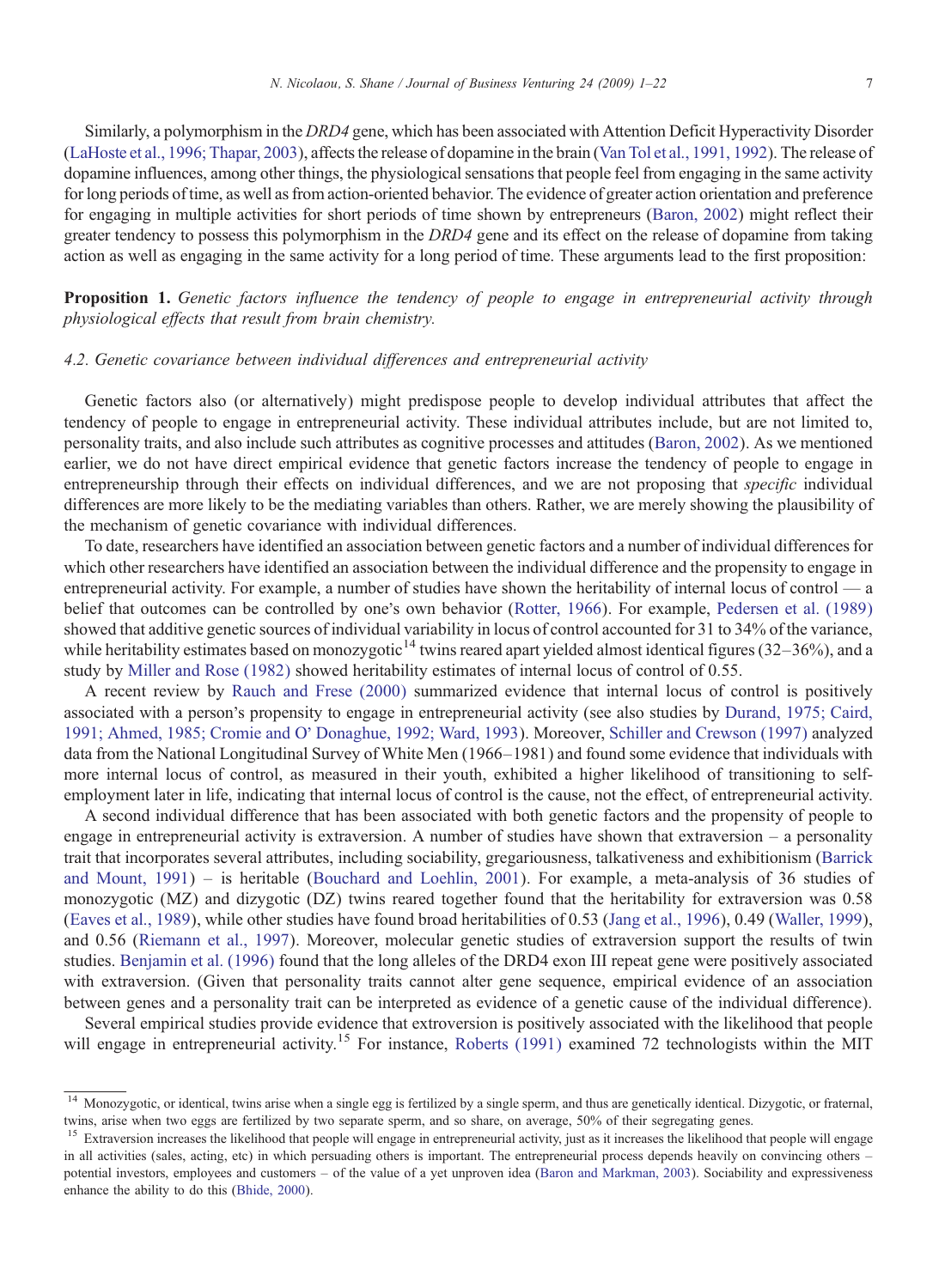Enterprise Forum and the 128 Venture Group and found that those with stronger entrepreneurial tendencies were more extroverted than the others. [Burke et al. \(2000\)](#page-18-0) used data from the National Child Development Study, which surveyed a cohort of individuals born in one particular week in March 1958 and found that individuals with a more extroverted orientation (higher anxiety acceptance scores) measured at the age 11 were more likely to become self-employed later in life.

A third individual difference for which there is evidence of genetic influence and association with the tendency of people to engage in entrepreneurial activity is need for achievement, a motivation that leads people to undertake activities and tasks that involve personal responsibility for outcomes, demand individual effort and skill, involve moderate risk and provide clear feedback ([McClelland, 1965](#page-19-0)).<sup>16</sup> Several studies show evidence of the heritability of achievement motivation. [Tellegen et al. \(1988\)](#page-20-0) found a heritability estimate of 0.39; while [McGue et al. \(1993\)](#page-19-0), who administered the same questionnaire twice, ten years apart to a sample of twins, found an achievement score correlation of 0.40 between MZ twins when twin scores were measured at the same time. When they compared one twin's score at the time of first testing with the score achieved by his/her pair ten years later, and found a correlation of 0.24 for achievement. In other words, Harry's achievement score at the time of first testing was statistically predictive of Michael's score ten years later.

Empirical research also has shown an association between need for achievement and the tendency of people to engage in entrepreneurial activity. Meta-analyses by [Collins et al. \(2004\)](#page-18-0) and [Stewart and Roth \(2004\)](#page-20-0) have demonstrated a positive relationship between achievement motivation and the tendency to engage in entrepreneurial activity. (See also studies by [McClelland, 1965,](#page-19-0) [Hornaday and Bunker, 1970](#page-19-0), [Hornaday and Aboud, 1971,](#page-19-0) [Begley and](#page-17-0) [Boyd, 1986](#page-17-0), [Ahmed, 1985](#page-17-0), [Miner et al., 1989](#page-19-0), and [Cromie and O' Donaghue, 1992\)](#page-18-0).

A fourth individual difference that is associated with both genetic factors and the propensity to engage in entrepreneurship is that of social potency/social skills. For instance, some researchers have shown that social skills are associated with the tendency to engage in entrepreneurial activity ([Abell, 1996; Baron and Markman, 2003; Shane](#page-17-0) [and Cable, 2002; Burt, 2005\)](#page-17-0), while other researchers have shown evidence of the heritability of social skills. For example, [Carey \(2003\)](#page-18-0) reported kinship correlations for social potency of 0.56 and 0.27 respectively for MZ and DZ twins reared apart and 0.65 and 0.08 for MZ and DZ twins raised together. These arguments lead to the second proposition:

Proposition 2. Genetic factors influence the tendency of people to engage in entrepreneurial activity by accounting for part of the covariance between individual differences and the tendency of people to engage in entrepreneurial activity.

# 4.3. Gene–environment interactions

Variance in the tendency of people to engage in entrepreneurship also might be explained by gene–environment interactions. Gene–environment interaction means that a gene creates sensitivity to a certain environmental stimulus ([Rowe, 2003](#page-20-0)). When exposed to that stimulus, a person with the relevant gene displays a greater reaction than a person without that gene [\(Plomin, DeFries and Loehlin, 1977; Moffitt et al., 2005](#page-20-0)). Behavioral genetics research has provided evidence of the effect of gene–environment interactions on social outcomes. For example, [Caspi et al. \(2002\)](#page-18-0) found that a functional polymorphism in the MAOA gene moderated the impact of childhood maltreatment on the development of anti-social behavior. That is, children with a particular polymorphism in the MAOA gene are more likely than children without this polymorphism to develop anti-social behavior if they are maltreated.

Researchers have not yet identified any gene–environment interactions that affect the tendency of people to engage in entrepreneurial activity. However, we can illustrate how this mechanism might operate by extrapolating from gene– environment interactions that affect related social outcomes. For example, the dopamine D4 receptor gene, which regulates dopamine in the brain, has been shown to increase the salience of information ([Berridge and Robinson, 1998;](#page-17-0) [Volkow, 2004](#page-17-0)). Because the identification of new business ideas is affected by both information about entrepreneurial opportunities and the salience of that information to the person receiving it ([Gaglio and Katz, 2001; Shane 2000](#page-18-0)), people with a variant of the DRD4 gene may be more sensitive than others to the stimulus of information about

<sup>&</sup>lt;sup>16</sup> People who have a high need for achievement are argued to be more likely than others to become entrepreneurs because entrepreneurial activity involves solving ill-defined problems, goal setting and planning, and the drive to bring ideas to fruition.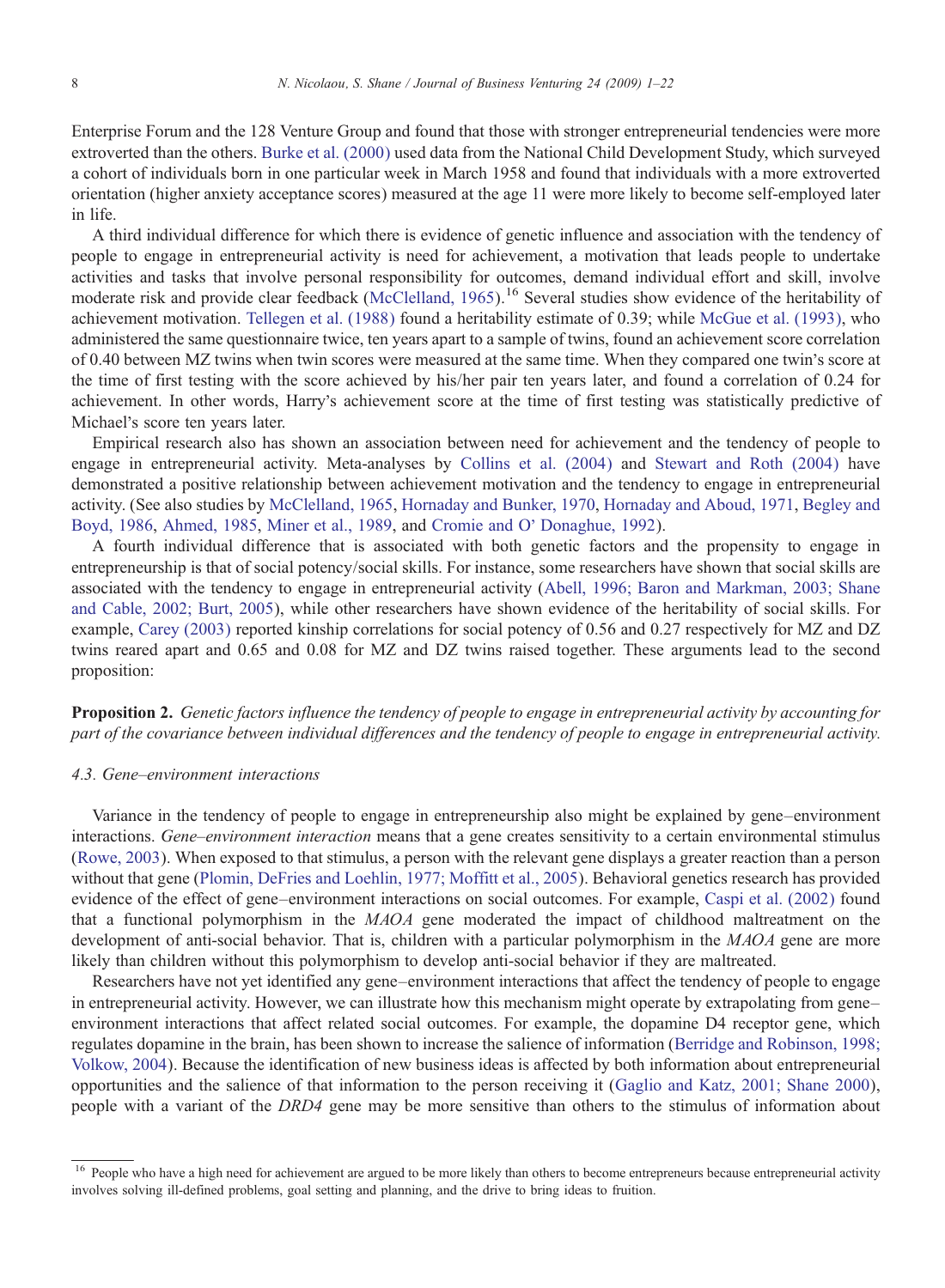potential business opportunities.<sup>17</sup> That is, the *DRD4* gene may interact with information about opportunities to increase the likelihood that a person will identify a new business idea, and so increase the probability that the person will engage in entrepreneurial activity.

Another example might be a polymorphism in the 5-HTT gene, which has been associated with anxious behavior, negative emotionality, and hostility in response to unfamiliar situations ([Lesch et al., 1996\)](#page-19-0). Recently, this polymorphism was also found to moderate the influence of stressful events on depression [\(Caspi et al., 2003\)](#page-18-0). Because the pursuit of some types of business opportunities is more stressful than others – for instance, quitting a tenured academic job to start a biotechnology firm to exploit research results involves making decisions that risk the loss of more wealth, time, and prestige under greater pressure and uncertainty than starting a part-time consulting business to exploit that research while maintaining a tenured professor – people with the long form of the 5-HTT gene might be more sensitive than those without the gene to accept the stress of engaging in entrepreneurial activity when confronted with an opportunity to start a business that is of the more stressful variety.

A third example is the Taq A1 allele of the DRD2 gene which has been shown to be more prevalent among excessive gamblers than the general population because the gene affects the reward pathways in the brain and reduce the physiological sensations that come from engaging in risky activity ([Comings et al., 1996\)](#page-18-0). Because the acquisition of capital is difficult due to the uncertainties and information asymmetries involved [\(Shane, 2003](#page-20-0)), entrepreneurs often need finance their ventures out of their own savings [\(Bates, 1995; Blanchflower and Oswald, 1998; Aldrich, 1999](#page-17-0)). It is possible that the possession of the Taq A1 allele DRD2 gene might interact with the need to self-finance a business opportunity to affect the likelihood of person engaging in entrepreneurial activity. Those people who have this allele are more likely to engage in entrepreneurial activity when confronted with opportunity to start a business through selffinancing. Although all of the findings referenced above would need to be replicated before researchers could conclude that the statements that they are shown to support are true, they nevertheless *suggest* our third proposition.

Proposition 3. Genetic factors influence the tendency of people to engage in entrepreneurial activity through interactions with environmental factors.

## 4.4. Gene–environment correlations

Genes influence exposure to environments, a phenomenon called *gene–environment correlation* ([Plomin et al.,](#page-20-0) [1977; Kendler and Eaves, 1986](#page-20-0)). Because genes lead people to select, modify and construct their environments [\(Scarr,](#page-20-0) [1992\)](#page-20-0), environmental factors are non-randomly distributed among people of different genetic make-up [\(Neale and](#page-19-0) [Maes, 2002](#page-19-0))<sup>18</sup>. Thus, genes also might influence the tendency of people to engage in entrepreneurial activity through selection of people into different environments.

Although we do not have evidence yet of gene–environment correlations in the tendency of people to engage in entrepreneurial activity, we can propose some logical possibilities. For example, some people might be more likely to work in occupations or industries in which the odds of starting a business are higher because genetic factors affect their educational and occupational preferences. We know that the propensity of people to engage in entrepreneurial activity

<sup>&</sup>lt;sup>17</sup> Research has shown that prior information about markets and prior information about how to serve markets increases the likelihood of identifying new business ideas [\(Shane, 2003](#page-20-0)). For instance, [Shane \(2000\)](#page-20-0) found that prior knowledge about a market increases the likelihood of identifying an entrepreneurial opportunity in that market. This has been backed with some less direct evidence from [Long \(1982\)](#page-19-0) and [Boyd \(1990\)](#page-18-0) using immigrant data. Research also has shown that entrepreneurs often start companies to make similar products to those made by their former employers (e.g. [Aldrich and Wiedenmayer, 1993; Klepper and Sleeper, 2001\)](#page-17-0), often serve the same customers as their previous employers (e.g. [Cooper and Dunkelberg, 1987](#page-18-0)), while the approaches that they employ are similar to those used by their former employers (e.g. [Klepper, 2001](#page-19-0)). Furthermore, [Cooper et al. \(1991\)](#page-18-0) found that the respondent's previous job was the most common source of the start-up's new business idea.<br><sup>18</sup> There are three types of *genotype-environment correlation*: passive, active a

Passive genotype–environment correlation occurs when biological parents provide their children not only with genes conducive to the development of a particular trait but also with an environment that is favorable to the development of that trait. For example, intelligent parents might provide their children with both genes and the intellectually stimulating environment that is beneficial to the development of cognitive skills ([Plomin et al., 1977\)](#page-20-0). The *evocative* type "occurs when individuals evoke reactions from other people on their basis of their genetic propensities" ([Plomin et al., 2001a,b:](#page-20-0) 309). For example, physically attractive children may encounter more positive reactions than less attractive children ([Rowe,](#page-20-0) [2003\)](#page-20-0) while "aggressive children provoke hostility among peers" ([Gottfredson, 1999:](#page-19-0) 64). Active genotype–environment correlation occurs when individuals actively seek environments related to their genetic propensities ([Plomin et al., 1977](#page-20-0)). That is, the active type occurs when individuals select, modify or construct their experiences based on their genetic propensities ([Plomin et al., 2002\)](#page-20-0).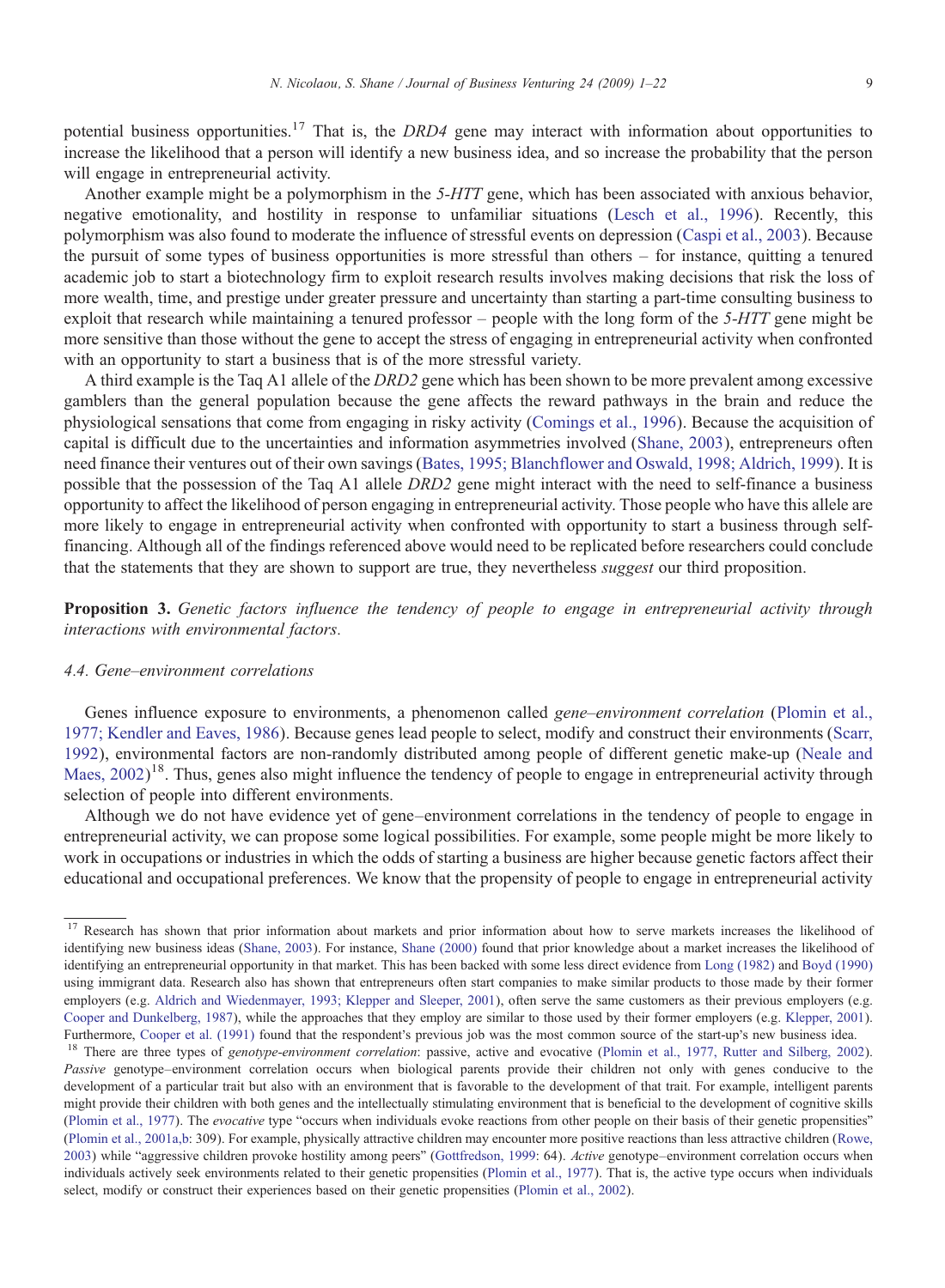varies across industries ([Taylor, 1996\)](#page-20-0). More than 80% of all firms are founded in the same industry in which the founders were previously employed ([Young and Francis, 1991](#page-21-0)) and more than 60% of firm founders serve the same or similar customers as their prior employers [\(Cooper and Dunkelberg, 1987\)](#page-18-0).

Moreover, the skills demanded of employees vary greatly across industries. People with strong mathematical skills will be more likely to be found employed in some industries (e.g., aerospace), while people with strong verbal skills will be more likely to be found employed in others (e.g., retail) [\(Eckhardt and Shane, 2005](#page-18-0)). Therefore, the likelihood that a person will engage in entrepreneurial activity could be affected by the industry in which a person is employed, which in turn could be affected by the skill set demanded by that industry.

Genetic factors influence the skills that people have. Researchers have shown that both verbal and mathematical skills are heritable. For example, [Nichols \(1978\)](#page-19-0) found that the average twin correlations for verbal comprehension were 0.78 for MZ and 0.59 for DZ twins across 27 studies and 0.70 and 0.47 for MZ and DZ twins respectively for mathematical skills across 15 studies. Similarly, two other studies, by [McGue and Bouchard \(1989\)](#page-19-0) and by [Pedersen](#page-19-0) [et al. \(1992\)](#page-19-0) reported heritability estimates of 0.57 and 0.58 respectively for verbal ability, while the heritability estimates for the measure of arithmetic and number comparisons were 0.53 and 0.58.

Thus, genetic factors might affect the skills that people have, which lead them to select into employment in different industries. Because different industries present different opportunities for engaging in entrepreneurial activity, gene– environment correlations in skills influence the tendency of people to engage in entrepreneurial activity.

Another example of how gene–environment correlations might influence the tendency of people to engage in entrepreneurial activity lies with education. People are more likely to engage in entrepreneurial activity if they are more highly educated.<sup>19</sup> A large number of studies have provided consistent evidence of the positive association between education and entrepreneurial activity (see [Borjas, 1986; Macpherson, 1988; Borjas and Bronars, 1989; Boyd, 1990;](#page-18-0) [Fernandez and Kim, 1998; Delmar and Davidsson, 2000; Davidsson and Honig, 2003; Rees and Shah, 1986; and](#page-18-0) [Ritsila and Tervo, 2002\)](#page-18-0).

There is also empirical evidence that genetic factors influence the number of years of education that people get ([Taubman, 1976; Lichtenstein et al., 1992](#page-20-0)) and that genetic differences explain a significant amount of the variation in educational attainment [\(Behrman and Taubman, 1989\)](#page-17-0). Because people with greater education are more likely than others to engage in entrepreneurial activity, gene–environment correlations could influence the tendency of people to engage in entrepreneurial activity. These arguments lead to the fourth proposition:

Proposition 4. Genetic factors influence the tendency of people to engage in entrepreneurial activity through selection of people into different environments.

# 5. How research on the genetic foundations of behavior can be used to understand entrepreneurship

This section explores different ways that the potential contribution of genetic factors to the tendency to engage in entrepreneurial activity may be assessed. The first approach, known as *quantitative genetics*, estimates genetic and environmental contributions to phenotypic variance in a population from patterns of genetic relationships among individuals, and usually involves the use of twin and adoption studies [\(Plomin et al., 2001a,b\)](#page-20-0). The second approach, known as molecular genetics, identifies specific genes that contribute to variation between individuals in some social outcome. These two approaches to research are complementary because "twins make it possible to use quantitative genetic analyses that can chart the course for molecular genetic analyses" [\(Plomin et al., 2003:](#page-20-0) 536).<sup>20</sup>

<sup>&</sup>lt;sup>19</sup> Education provides information and skills that increase the expected returns to entrepreneurial activity. Many of the skills necessary to start a business – those related to assembling resources, hiring people, targeting markets, selling, leading others, planning, organizing, making decisions, negotiating, problem solving and communicating – are learned in school ([Shane, 2003](#page-20-0)). Education also provides the background knowledge necessary to notice new business opportunities ([Shane 2000\)](#page-20-0), as well as the analytic skills to evaluate them ([Clouse, 1990](#page-18-0)). Finally, education provides social networks and legitimacy that are useful for many aspects of entrepreneurial activity, such as hiring employees and raising money ([Thornton and Flynn, 2003](#page-21-0)).<br><sup>20</sup> For many phenotypes finding the actual genes involved has proved very difficult, even though there has been consistent evidence of heritability.

Given how difficult this has proved for a phenotype as straightforward as height, it is likely to prove very difficult for a less straightforward phenotype like engaging in entrepreneurial activity.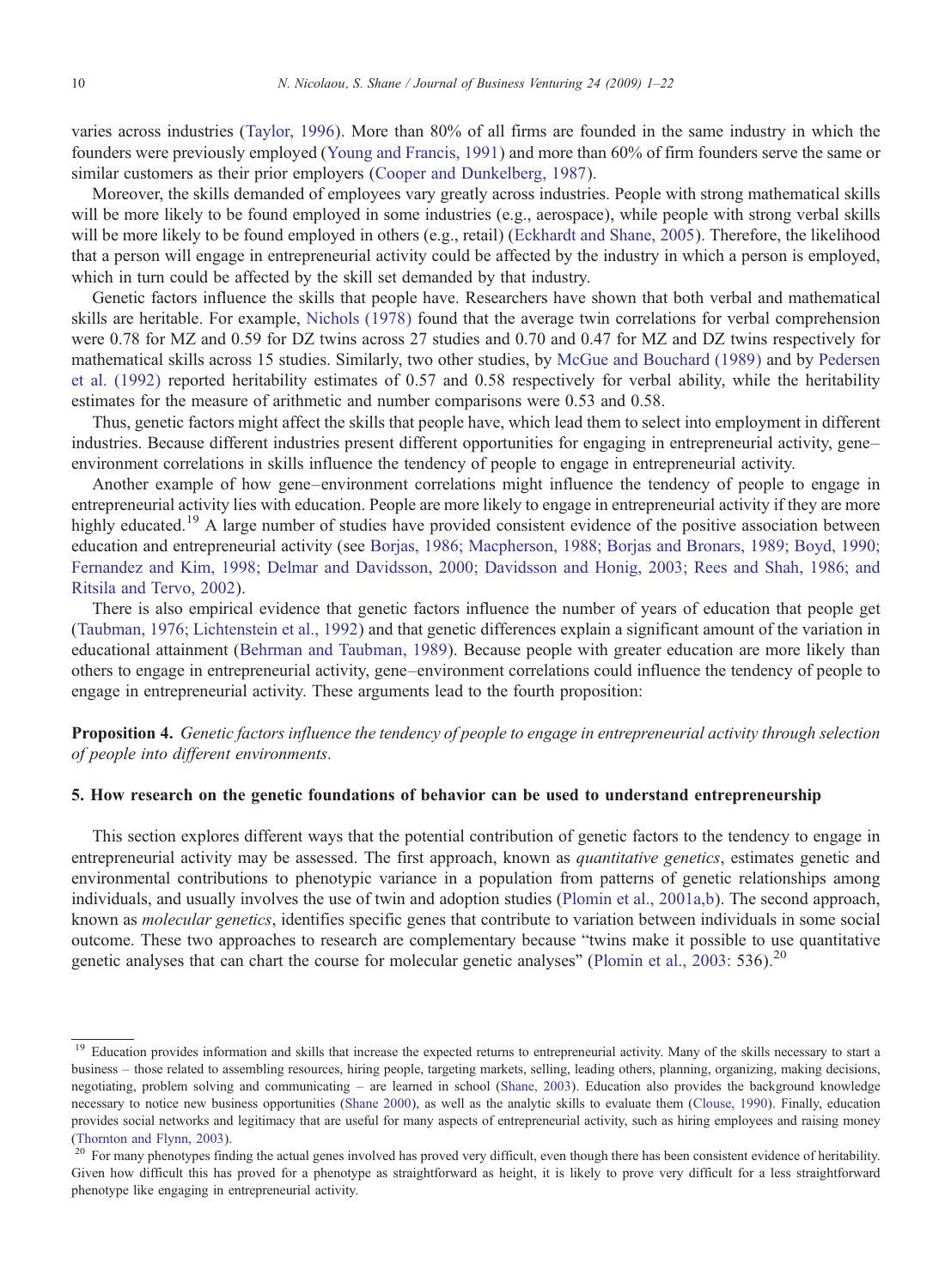#### 5.1. Quantitative genetics

There are certain "experiments of nature" and certain "experiments of nurture" that permit us to disentangle genetic from environmental contribution to human behavior. Specifically, studies of MZ and DZ twins and adoption can be used to separate these effects and have been used extensively in quantitative genetics research [\(Plomin et al., 2001a,b;](#page-20-0) [Bouchard et al., 1990; DeFries et al., 1994](#page-20-0)).

#### 5.1.1. Adoption studies

Adoption gives rise to 'genetic' parents (birth parents who give their children for adoption shortly after birth) and 'environmental' parents (the adoptive parents that have no genetic relation to their adopted children) [\(Plomin et al.,](#page-20-0) [2001a,b\)](#page-20-0). A correlation between genetic parents and their adopted-away children on some attribute can only be attributed to genetic factors, while, in the absence of a selected environment, similarity between adoptive parents and adopted children is environmentally related.

Genetic influence may also be evaluated by comparing the correlation between 'genetic-plus-environmental' parents<sup>21</sup> and their children on some attribute with the correlation between adoptive parents and their children on the same attribute [\(Plomin et al., 2001a,b\)](#page-20-0). In the case of entrepreneurial activity, researchers can compare the correlation in the rate of self-employment, for example, between 'genetic-plus-environmental' parents and their offspring with the correlation between adoptive parents and their adopted children. If the correlation is higher between children and their 'genetic-plus-environmental' parents than it is between adopted children and their adoptive parents, then researchers would have evidence that self-employment has a genetic component.<sup>22</sup>

## 5.1.2. Twin studies

An alternative method for separating genetic and environmental influences involves studies that compare identical twins (MZ) with fraternal (DZ) twins. MZ twins share exactly the same genetic make-up, whereas DZ do not. If genetic factors are important in explaining behavioral variance, then MZ twins must be more similar than DZ twins. Therefore, researchers can use studies that compare identical (MZ) and fraternal twins (DZ) to disentangle the effects of genes and environments on the tendency to engage in entrepreneurial activity. For example, researchers can evaluate whether genetic factors influence the likelihood that people become entrepreneurs by comparing the rates of entrepreneurial activity among MZ and DZ twins. If the correlation between rates of entrepreneurial activity of dyads of MZ twins is higher than the correlation between the self-employment rates of dyads of DZ twins, then researchers would have evidence that the tendency to engage in entrepreneurial activity has a genetic component.<sup>23</sup>

#### 5.1.3. Twin and adoption studies

Researchers can use a combination of twin and adoption methods in their research designs. For example, researchers can examine twins separated at infancy and raised apart, and twins raised together. By comparing the correlations between four different types of twins, MZ twins raised together, MZ twins raised apart, DZ twins raised together, and DZ twins raised apart, researchers can uncover the heritability of the tendency of people to engage in entrepreneurial activity. Because the differences between MZ and DZ twin correlations provide information about the effect of similar genetic make-up on the tendency to engage in entrepreneurial activity, and the differences between being raised together and being raised apart provide information about the effect of the environment on the tendency to engage in entrepreneurial activity, the combination of twin and adoption studies would allow researchers to compare the relative importance of environmental and genetic factors on dependent variables like self-employment.

<sup>21</sup> 'Genetic-plus-environmental' parents share both genes and environment with their children.

 $22$  Because adoption is a non-random event, researchers need to exercise caution with studies of entrepreneurship based on adoption. If adoptive parents are more committed to their children than other parents, they might expose their children to more environmental influences that positively affect entrepreneurial activity (for example, education), thereby leading researchers to overstate the environmental affects on self-employment from adoption studies.

<sup>&</sup>lt;sup>23</sup> Researchers need to exercise caution with studies of entrepreneurship based on twin studies. If studies are done in environments where entrepreneurship is very common, like the United States, the rates of entrepreneurial activity of MZ and DZ twins are more likely to look different than in environments, like Japan, where entrepreneurship is relatively rare. Therefore, researchers need to focus on the *difference* between the MZ and DZ twin correlations, and not in the correlations themselves.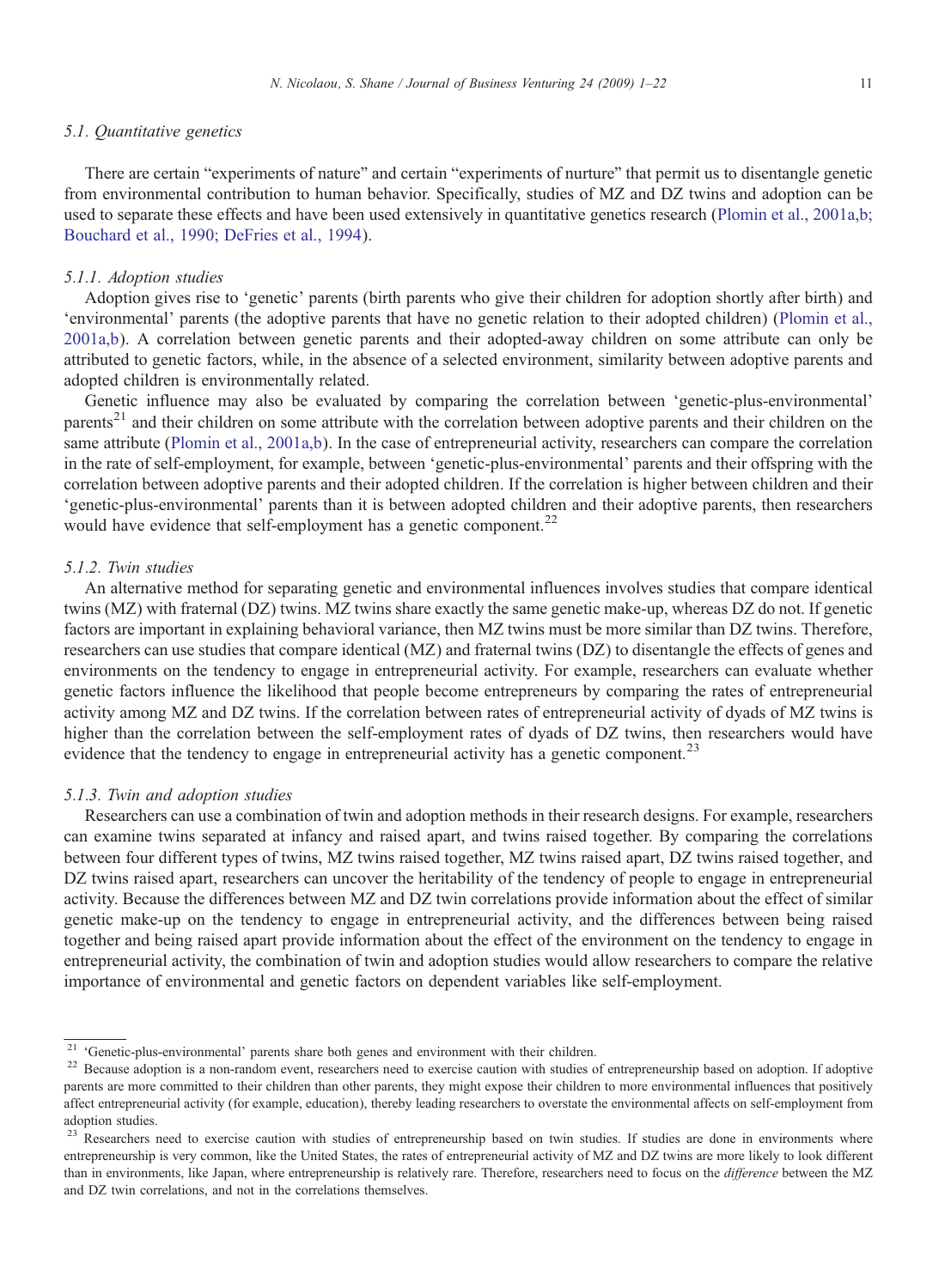The second method that can be used to assess the contribution of genetic factors to entrepreneurship is *molecular* genetics. In contrast to quantitative genetics, molecular genetics tries to identify specific genes that are responsible for individual differences in behavior. It does so by analyzing DNA [\(Watson and Berry, 2003\)](#page-21-0).

There are two major methods that are used in molecular genetics research: linkage and association. *Linkage* analysis "typically uses phenotypic data on families to infer the presence and extent of non-independent segregation between a trait and one or more genetic markers, to establish the location of a trait-influencing genetic variant" [\(Sham,](#page-20-0) [2003](#page-20-0): 41). To put it differently, linkage analysis identifies the co-transmission within families between an attribute and various genetic markers [\(Plomin and Walker, 2003\)](#page-20-0) (linkage studies usually use many genetic markers with no specific hypotheses involved). Thus, researchers could investigate the co-transmission of DNA markers and the tendency to engage in entrepreneurial activity within families to generate evidence of the genetic basis for entrepreneurship.

Association, on the other hand, is a correlation between a *particular* DNA marker and an attribute in a population ([Plomin et al., 2001a,b; Plomin and Spinath, 2004\)](#page-20-0). To measure association, researchers compare an 'affected' sample that exhibits a particular characteristic to a control sample to determine whether there is an increased prevalence of a specific hypothesized DNA marker in the affected group [\(DiLalla, 2004](#page-18-0)). To generate evidence of the genetic basis for the tendency of people to engage in entrepreneurial activity through association analysis, researchers could compare hypothesized DNA markers of people who engage in entrepreneurial activity and people who do not. For example, researchers could identify an allele associated with entrepreneurial activity if people who engage in that activity also have that particular allele significantly more often than the general population.<sup>24</sup>

#### 5.3. Detecting gene–environment interactions

Investigating gene–environment interactions in the tendency of people to engage in entrepreneurial activity would involve identifying both candidate genes and plausible environmental factors. For example, researchers might examine whether the interaction of the Taq A1 allele of the DRD2 gene (which has been (inconsistently) associated with sensations of pleasure in response to excessive gambling) and the opportunity to start a business that requires selffinancing increase the likelihood of engaging in entrepreneurial activity.

When examining gene–environment interactions, researchers should take three key considerations into account. First, researchers should select genes whose polymorphic variants are relatively common in the population. Second, they should choose genes for which a biologically plausible argument can be made for moderating the influence of the environmental measure. Third, an association between a gene and the tendency of people to engage in entrepreneurial activity is not a necessary condition for selecting a gene as a candidate for gene–environment interactions [\(Moffitt et al.,](#page-19-0) [2005, 2006\)](#page-19-0) because a gene's association with the tendency of people to engage in entrepreneurial activity may be conditional on the environment, making direct statistical associations between the gene and the tendency to engage in entrepreneurial activity difficult to uncover.

Researchers could test for evidence of gene–environment interactions in the tendency of people to engage in entrepreneurial activity though moderated regressions that focus on the interaction between a genetic polymorphism and an environmental variable (with a measure of entrepreneurial activity as the dependent variable). This would entail a four part process. The first part would involve the selection of a candidate gene for which DNA samples would be collected and sent to a lab for genotyping. The second part would involve operationalizing the select gene for statistical analysis based on the number of different variants that exist for that particular gene. The third part would involve selecting and gathering data on an environmental variable that has been linked to the tendency of people to engage in entrepreneurial activity and for which a biologically plausible relationship with the selected gene can be made. The fourth part of the process would entail examining whether the interaction between the genetic and the environmental variables was statistically significant in the regression analysis.

<sup>&</sup>lt;sup>24</sup> Association studies are more likely than linkage studies to be useful in entrepreneurship research because they are more powerful in detecting alleles of small effect size and because association samples are more easily identified.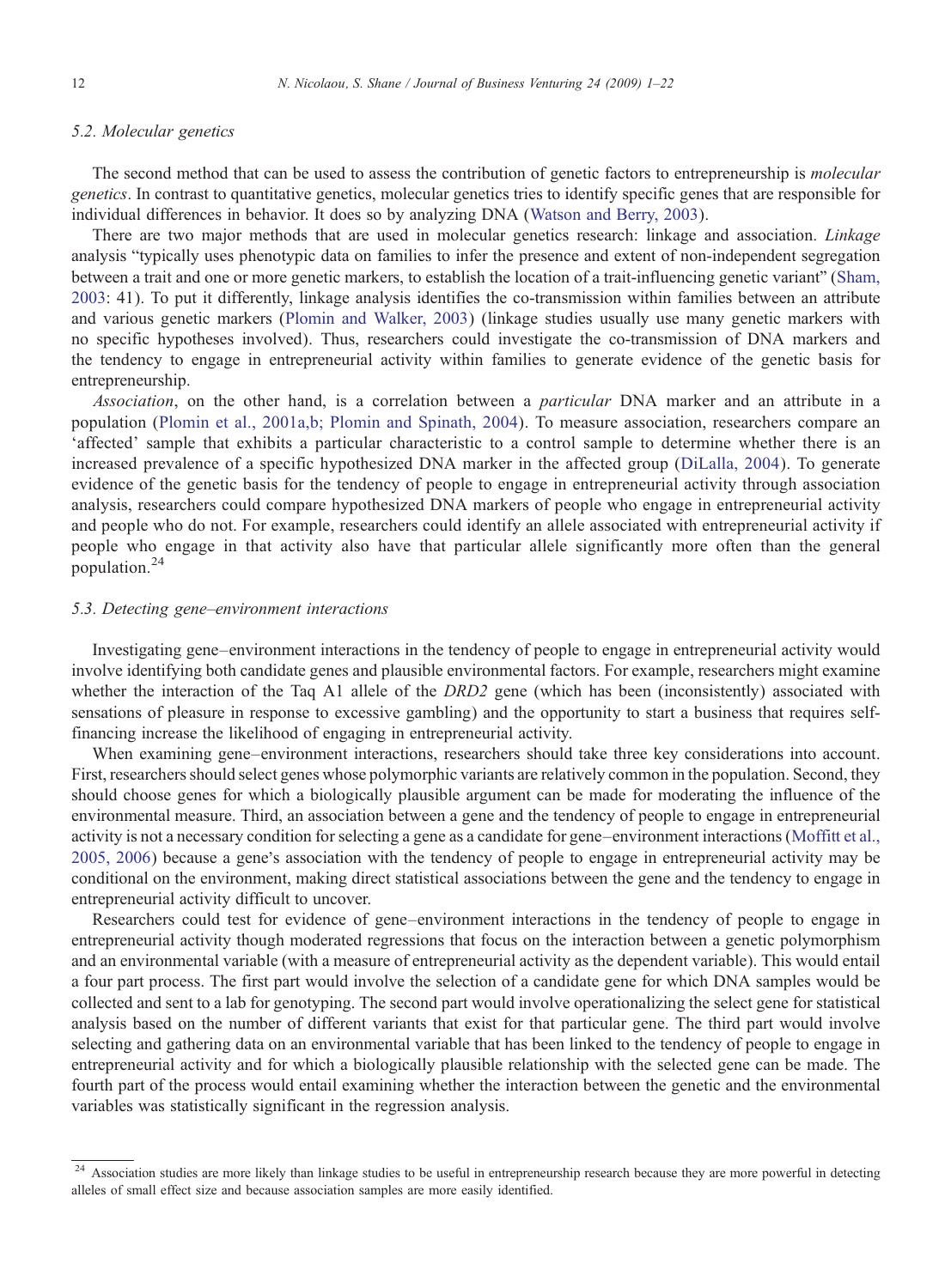#### 5.4. Detecting gene–environment correlations

There are two ways in which researchers can investigate the existence of gene–environment correlations in entrepreneurship: through correlations between attributes of biological parents and adoptive families' environments, and through multivariate genetic analysis of the relationship between an environmental measure and a correlated measure.

#### 5.4.1. Correlations between attributes of biological parents and adoptive families' environments

Even though biological parents' attributes are not the best indicator of their adopted children's genotypes, a finding that biological parents' attributes are correlated with the environment in which the adoptive child lives suggests that the environment reflects genetically influenced characteristics of their adopted-away children ([Plomin et al., 2001a,b\)](#page-20-0). In the case of the tendency of people to engage in entrepreneurial activity, researchers could find evidence of gene–environment correlations by comparing the entrepreneurial activities of adopted children (which were separated at birth) with the characteristics of their biological parents. This would entail a two-part process. The first part would involve examining the correlation between biological parents' entrepreneurial activities and the adoptive parents' support of entrepreneurial activity. The second part would involve examining whether this correlation (i.e. between the biological parents' entrepreneurial activity and the adoptive parents' support of entrepreneurial activity) was reduced after including the adoptee's behavior as a mediating construct in the model. A reduced correlation would provide evidence of gene–environment correlation because the association between biological parents' entrepreneurial activities and the adoptive parents' behavior would be explained by the behavior of the adoptees ([Baron and Kenney, 1986](#page-17-0)). (See [Ge et al., 1996](#page-19-0) and [Riggins-Caspers et al., 2003](#page-20-0) for applications of this methodology in different contexts, for example in the context of anti-social behavior).

### 5.4.2. Multivariate genetic analysis

In order to show a genetic effect on an environmental measure, it is not sufficient to show that the environmental measure is correlated with an individual attribute because such correlations may occur for environmental reasons. To detect such influences requires multivariate genetic analysis of the relationship between an environmental measure and a correlated measure (e.g., a psychological attribute). This technique examines the genetic and environmental contributions to the covariance between these two measures rather than to the variance of each measure considered on its own ([Plomin and DeFries, 1979](#page-20-0), [Plomin, 1994](#page-20-0)). The essence of this method is to identify the extent to which genetic effects on an environmental measure overlap with the genetic effects on a correlated measure.

Fig. 2 illustrates the bivariate case. Latent variable  $G$  represents genetic influences on the environmental measure that overlap with the other measure, while latent variable E represents common environmental effects. The path from G to the environmental measure indicates genetic effects on the environmental measure that are shared with the genetic effects on the correlated measure [\(Plomin, 1994](#page-20-0)). The indicator  $g$  represents unique genetic effects on the environmental measure that are independent of the genetic effects on the correlated measure.



(Adapted from Plomin, 1994)

Fig. 2. Multivariate genetic analysis.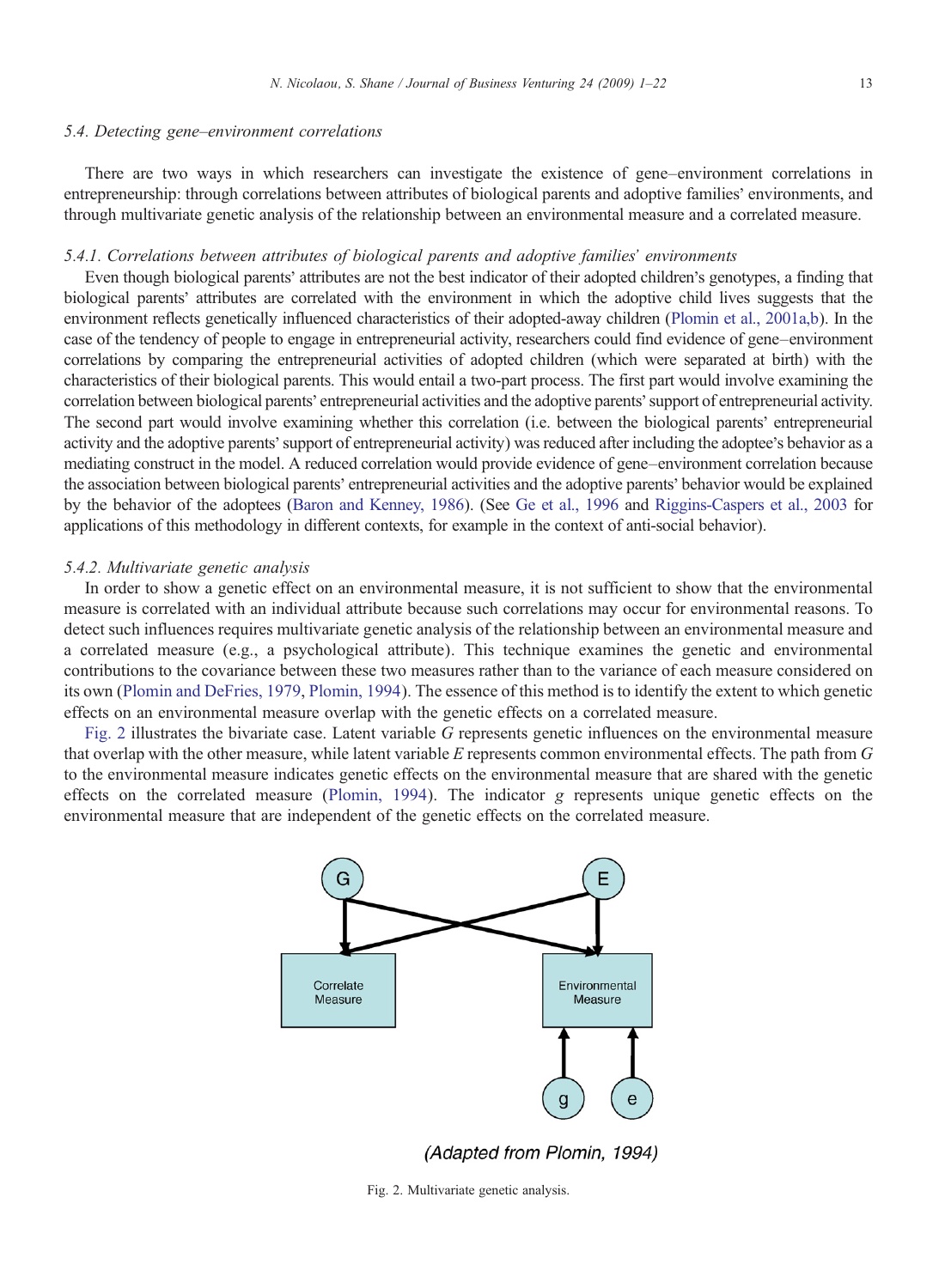In the case of the tendency of people to engage entrepreneurial activity, multivariate genetic analysis can be used to identify whether the genetic variance of the tendency to engage in entrepreneurial activity is accounted for by other behavioral factors (such as having internal locus of control) or environmental measures (such as living in a place like Silicon Valley where many venture capitalists operate).

### 5.5. Difficulties in conducting behavioral genetics research in entrepreneurship

It is important to note that providing evidence of the effects of genetic factors on the tendency of people to engage in entrepreneurship will not be easy. First, rigorous genetics research, whether on entrepreneurship or anything else, requires samples that are representative of the populations from which they are drawn.

Second, evidence of heritability of entrepreneurship is a necessary but not sufficient condition to explain the role of genetic factors in entrepreneurship. Finding genetic influences on a phenotype does not help identify the specific genes involved, nor does it explain how genes affect the phenotype. Finding these influences merely helps researchers suggest plausible candidate genes to investigate through studies of gene–environment interactions.

Third, the observed effects of genetic influences may not be fixed over time or place. As [Plomin et al. \(2001a,b: 88\)](#page-20-0) emphasizes, "heritability refers to the contribution of genetic differences to observed differences among individuals for a particular trait in a particular population at a particular time". Although the genetic composition that affects the probability that a person will engage in entrepreneurship does not change over his or her life, and the distribution of genes across the human population varies little over time ([Strachan and Read, 2003](#page-21-0)), the effect of these genetic factors, and hence the observed phenotypes, can vary widely. In particular, if the primary mechanism through which genes affect the probability that will engage in entrepreneurship occurs through gene–environment interactions, then variation in the effects of the environmental stimuli that interact with a person's genetic composition can easily lead to very different distributions in the amount of entrepreneurial activity across time or locations for two populations with the identical distribution of genetic factors. As [Baumol \(1990\)](#page-17-0) so clearly points out, people with a tendency to engage in entrepreneurship *for whatever reason* may be more likely to engage in activities like starting businesses in places in which environmental stimuli encourage such activity than in places where environmental stimuli discourage it. Thus, in any given population, the magnitude of the environmental effect can be larger or smaller than the magnitude of the genetic effect.

Moreover, while genes themselves are stable within people over their life course, the effects of genetic factors may increase or decrease over time. Genetic effects might increase because genetic effects snowball during development, leading to greater and greater phenotypic effects. Genes might be expressed under some conditions and at some times in development and not at others. Genetic effects also might increase or decrease because increased exposure to environmental factors over time may allow the effect of environmental factors to increase or even cumulate ([Plomin](#page-20-0) [et al., 2001a,b\)](#page-20-0). For instance, in the case of entrepreneurship, the effect of genetic composition on the probability that a person engages in entrepreneurship might increase as a person ages because genetics influences the environmental conditions into which a person selects, generating a corridor of choices that increase the probability of becoming an entrepreneur. Conversely, the effect of genetic composition on the probability of becoming an entrepreneur might decrease as a person ages because increased exposure to the environment might lead environmental factors, such as education or work experience, to account for more of the variance in behavior.

Fourth, a substantive understanding of the role of genetics in entrepreneurship requires the accumulation of consistent results in multiple studies of samples representative of known populations; evidence of the mechanisms through which genetic factors influence the tendency to engage in entrepreneurship; and molecular genetics studies which identify the set of genes that operate through these mechanisms. It also demands replication of any associations found between candidate genes and entrepreneurship, a non-trivial achievement given the substantial number of studies that show a relationship between candidate genes and social outcomes similar to entrepreneurship that have not survived the test of replication ([Kluger et al., 2002; Kendler, 2005a; Munafo et al., 2003](#page-19-0)).

#### 6. Potential implications for entrepreneurship research

Research on genetic factors has potential implications for many aspects of entrepreneurship research. Space limitations preclude a discussion of all research issues that genetic research could possibly inform. Therefore, we merely provide several examples of potential research implications.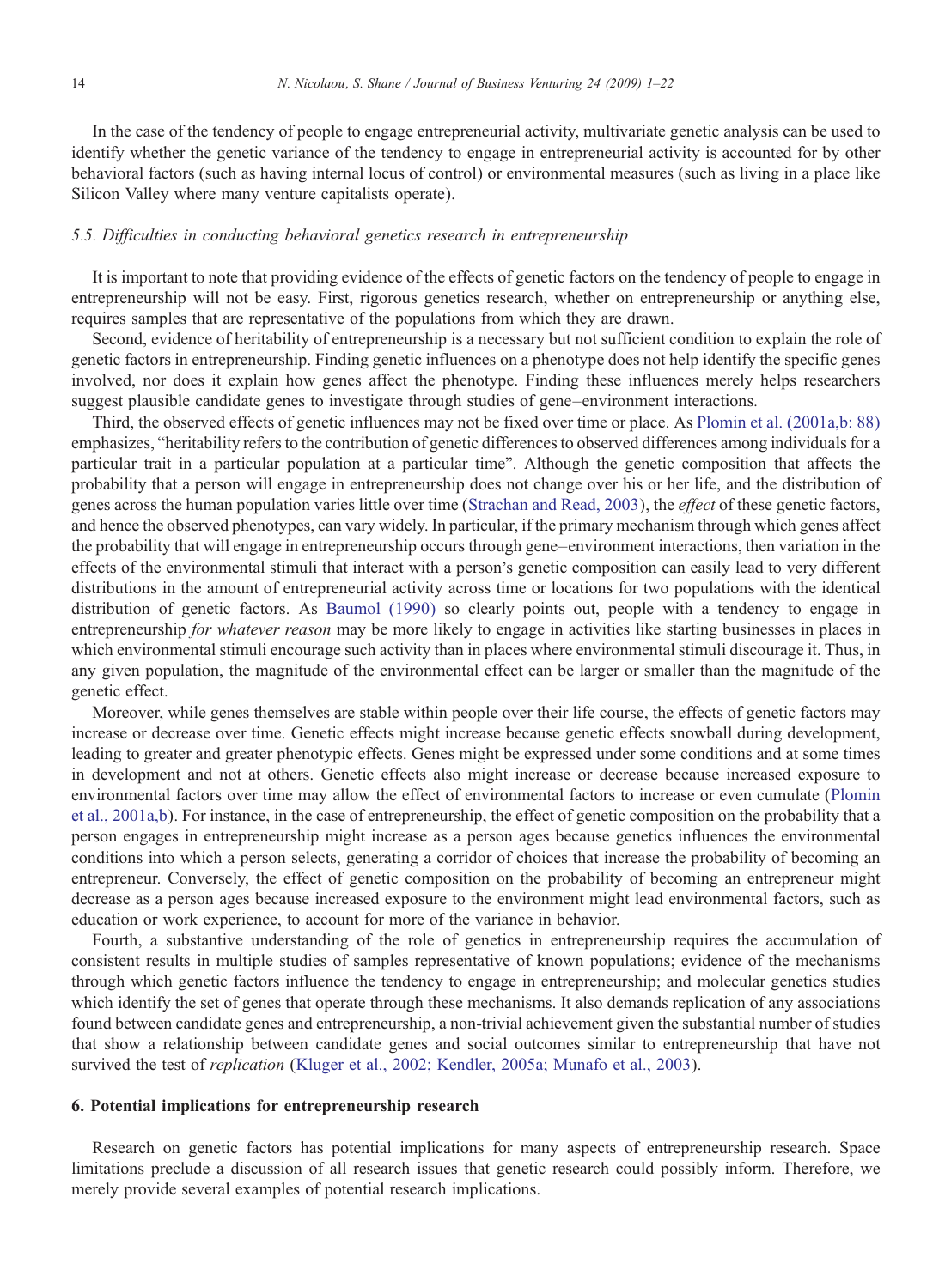First, research on genetic factors might help to reinvigorate a longstanding, but not universally agreed upon, aspect of entrepreneurship research: the role of individual differences in the tendency of people to engage in entrepreneurial activity. Although much of the entrepreneurship literature considers entrepreneurship to be affected by both individuals and environments ([Shane and Venkataraman, 2000](#page-20-0)), it does not agree on the relative importance of the two contributors [\(Gartner and Carter, 2003\)](#page-19-0). Moreover, in recent years, the field has tended to focus less and less on the role of individuals and more and more on the role of environmental conditions in explaining the tendency of people to engage in entrepreneurial activity [\(Thornton and Flynn, 2003\)](#page-21-0).

Because researchers have not explained all of the variance in the tendency of people to engage in entrepreneurial activity, and because many scholars believe that environmental factors alone cannot explain all of this variance ([Shane](#page-20-0) [and Venkataraman, 2000; Baron, 2004; White et al., 2006](#page-20-0)), research on genetic factors would be a welcome contribution to the entrepreneurship field if it would help to explain why individual differences, such as internal locus of control, or extraversion, are associated with entrepreneurial activity. Moreover, this research might provide an explanation for why certain individual differences other than psychological traits increase the tendency of people to engage in entrepreneurial activity.

Second, multivariate genetic analysis of the covariance between psychological traits (e.g. locus of control, extraversion) and entrepreneurship will inform scholars of the degree to which this covariance is explained by genetic or environmental factors.<sup>25</sup> Moreover, this information will enable researchers to identify whether the tendency to engage in entrepreneurial activity is affected by the same genes that affect various individual differences or whether it is affected by different genes.

Research into the effect of genetic factors on the tendency of people to engage in entrepreneurship also has the potential to indicate whether the association between individual differences and the tendency to engage in entrepreneurial activity is an artifact of omitted variable bias. For example, if the covariance between a personality trait and the tendency to engage in entrepreneurial activity was totally explained by genetic factors, an environmental stimulus to increase the predisposition to have this personality trait would not increase the propensity to engage in entrepreneurial activity. If research into genetic factors and entrepreneurship revealed that the association between psychological traits and the propensity of people to engage in entrepreneurial activity was such an artifact, then much of the extant theorizing about why and how individual differences explain entrepreneurial activity might need to change.

Third, research into genetic factors that influence the tendency of people to engage in entrepreneurial activity might improve the methodology of entrepreneurship research in several ways. For instance, it could help researchers to identify the appropriate comparison group for entrepreneurs. While some scholars compare entrepreneurs to managers [\(Brockhaus, 1980; Busenitz and Barney, 1997\)](#page-18-0), other scholars compare entrepreneurs to the general population [\(Gartner and Carter, 2003](#page-19-0)), and the field has no consensus on what the appropriate control group is for entrepreneurs. Evidence of the pleiotropic effects of genes would help researchers to identify the right comparison group to use in their empirical research. For any study of the effect of environmental factors on the propensity of people to engage in entrepreneurial activity (e.g., access to capital), the correct comparison group for entrepreneurs would be those people who engage in the other activity affected by the gene. For example, if the gene that increases the propensity to engage in entrepreneurial activity also increases the propensity to engage in management activity, then managers are the appropriate comparison group to test the effect of access to capital on the tendency to engage in entrepreneurial activity.

In addition, co-twin control designs (what entrepreneurship researchers would call fixed effects models within monozygotic (MZ) twins) could be used to estimate the impact of environmental factors on the tendency of people to engage in entrepreneurial activity. Within-MZ models can control for a wide range of factors (e.g. personality and capabilities due to genetic predispositions, the neighborhood in which the twins grew up, cohort effects, family environment and background) which would otherwise confound our estimates. Such models can be used to overcome the estimation problems caused in non-experimental data by unobserved endowments that simultaneously affect both the independent and dependent variables ([Kohler et al., 2005\)](#page-19-0). Such research using twin data might enable entrepreneurship scholars to construct more rigorous theoretical models about the relationship of, for example, such as education and training, on the likelihood of engaging in entrepreneurial activity.

<sup>&</sup>lt;sup>25</sup> It is important to note that finding a genetic predisposition for a trait X, and finding an association between trait X and entrepreneurial activity does not necessarily imply a genetic influence on entrepreneurial activity. It is only through analysis of the genetic covariance between the trait and entrepreneurial activity that such a relationship can be established.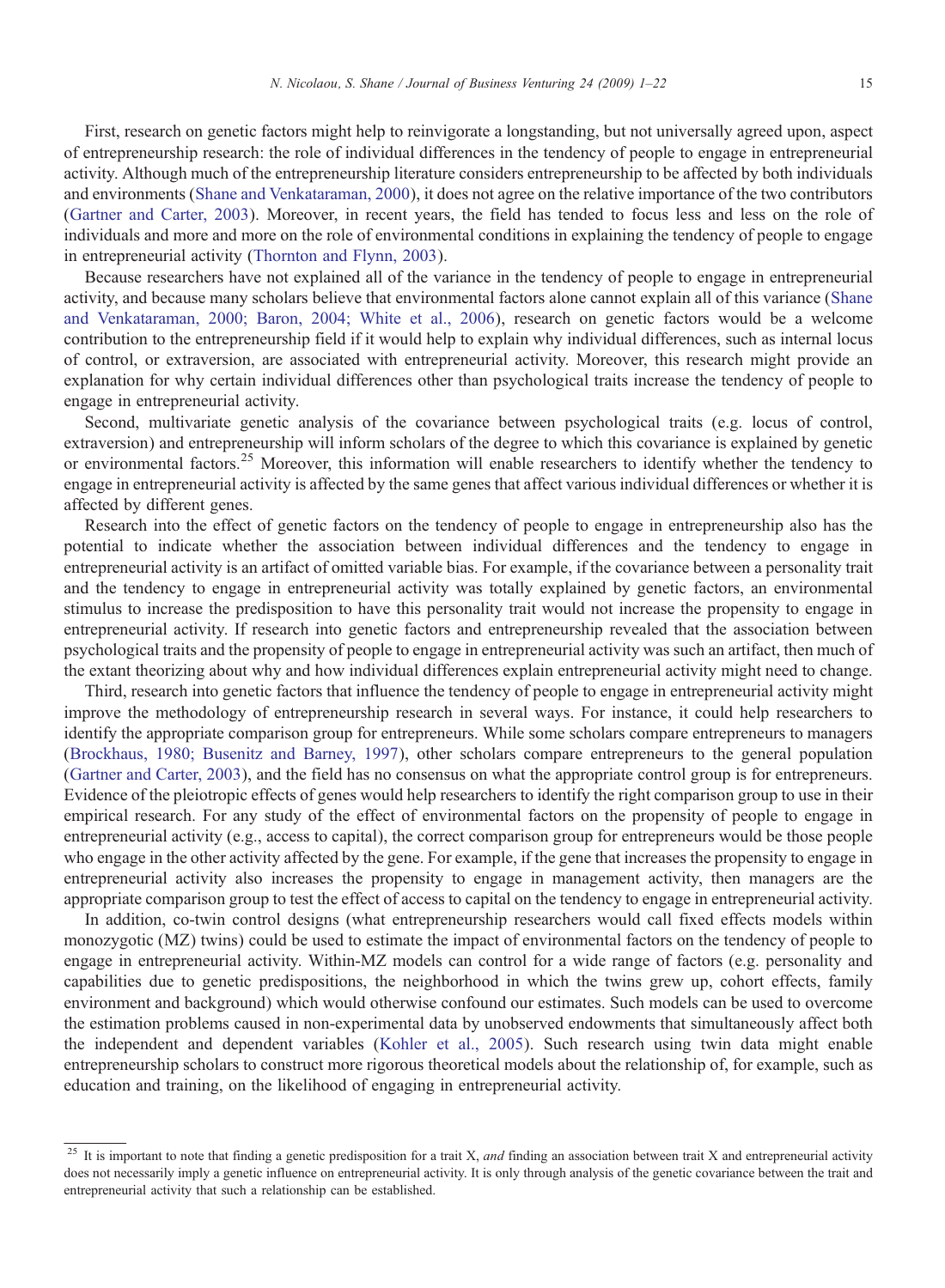Fourth, genetics might inform research issues that are largely unanswered by other approaches. For instance, what is the mechanism through which parental self-employment influences children's propensity to become self-employed? There is strong evidence across a wide range of studies that the likelihood of engaging in entrepreneurial behavior increases with parental self-employment [\(Shapero and Sokol, 1982; de Wit and van Winden, 1989; Butler and Herring,](#page-20-0) [1991; Taylor, 1996; Burke et al., 2000; Uusitalo, 2001; Aldrich and Kim, 2007; Sorenson, 2007\)](#page-20-0). For example, [Fairlie](#page-18-0) [\(1999\)](#page-18-0) examined a sample of 6417 employed men from the Panel Study of Income Dynamics and found that having a self-employed father increased the probability of self-employment. Similarly, [de Wit and van Winden \(1989\)](#page-18-0) found that Dutch men who had self-employed fathers in 1952 were more likely to be self-employed thirty years later.

There are two possible explanations for why the children of self-employed parents are more likely than other people to become self-employed, but no existing empirical research has been able to disentangle these explanations. One possible explanation is that the children of the self-employed learn more about self-employment because of the information that they gather about how to run a business either actively or passively during their childhood ([Krueger,](#page-19-0) [1993](#page-19-0)). Another possible explanation is that the children of the self-employed are more likely than the general population to have genotypes that predispose them to engage in self-employment.

Genetics could inform this issue by identifying the degree of passive gene–environment correlation in entrepreneurial activity. Passive gene–environment correlation refers to the joint transmission of genes and environment within families [\(Plomin et al., 1977; Carey, 2003\)](#page-20-0) and occurs when biological parents provide their children not only with the genes conducive to the development of a particular behavior but also with an environment that is favorable to the development of that behavior. For example, self-employed parents might provide their children with both genes and the environment that is beneficial to the development of firm formation skills.<sup>26</sup>

Fifth, research into genetic factors has the potential to inform important debates in the scholarly literature about entrepreneurship. The most easily identifiable example concerns opportunity identification, which has been the subject of much recent discussion. Recent research has argued that the identification of new business opportunities is important to affecting who engages in entrepreneurial activity ([Venkataraman, 1997; Shane and Venkataraman, 2000; Shane,](#page-21-0) [2003](#page-21-0)). However, the field is divided into two schools of thought about the nature of entrepreneurial opportunities. The first perspective argues that opportunities are concrete realities waiting to be noticed, or discovered, by entrepreneurs ([Kirzner, 1997; Shane and Venkataraman, 2000; Gaglio and Katz, 2001](#page-19-0)). This perspective endorses an objective view of the environment where information exists independently of individuals "without a context of how and why individuals relate and interact to it" [\(Gartner et al., 2001](#page-19-0):7).

Many researchers find this first perspective unsatisfying, arguing that opportunities are socially constructed, subjective and the product of an individual's actions [\(Gartner et al., 2001](#page-19-0)). This second perspective does not deny that concrete characteristics of an individual's environment exist and matter; but rather it argues that the environment is also determined by an individual's actions [\(Gartner et al., 2001](#page-19-0)). As [Sarasvathy \(2003: 308](#page-20-0)–9) argues, "opportunities and markets have to be invented, fabricated, constructed, made — through the peculiar processes of human action and interaction that comprise the entrepreneurial method".

The debate over the objectivity of opportunities could be informed by empirical examination of gene–environment correlations. Gene–environment correlations would provide support for the argument that opportunities are not independent of the individual who identifies them, making exposure to entrepreneurial opportunities non-random and subject to genotypic influence. As [Scarr \(1992\)](#page-20-0) argues, gene–environment correlations view "human experience.... [as] the construction of reality, not a property of the physical world that imparts the same experience to everyone who encounters it" ([Scarr, 1992,](#page-20-0) p. 5). If, entrepreneurial opportunities arise out of life's experiences and events [\(Gartner](#page-19-0) [et al., 2001](#page-19-0)) which are, to some degree, genetically influenced, entrepreneurial opportunities are not truly independent of an individual and are non-randomly distributed across the population.

<sup>&</sup>lt;sup>26</sup> Passive gene–environment correlations may be empirically detected by comparing correlations between a measure of the family environment and a measure of children's entrepreneurial propensity in adoptive and non-adoptive families. If the correlation between the family environment and a child's behavioral measure is larger in non-adoptive than in adoptive families, this suggests that passive gene-environment correlation is present for that particular measure (see [Plomin et al., 1985](#page-20-0)). In this example, the presence of a gene-environment correlation would indicate that the mechanism through which having self-employed parents increases the probability of engaging in self-employment is both the transmission of genotypes that influence the propensity to engage in entrepreneurial activity and the effect of information that comes from being reared in an entrepreneurial environment.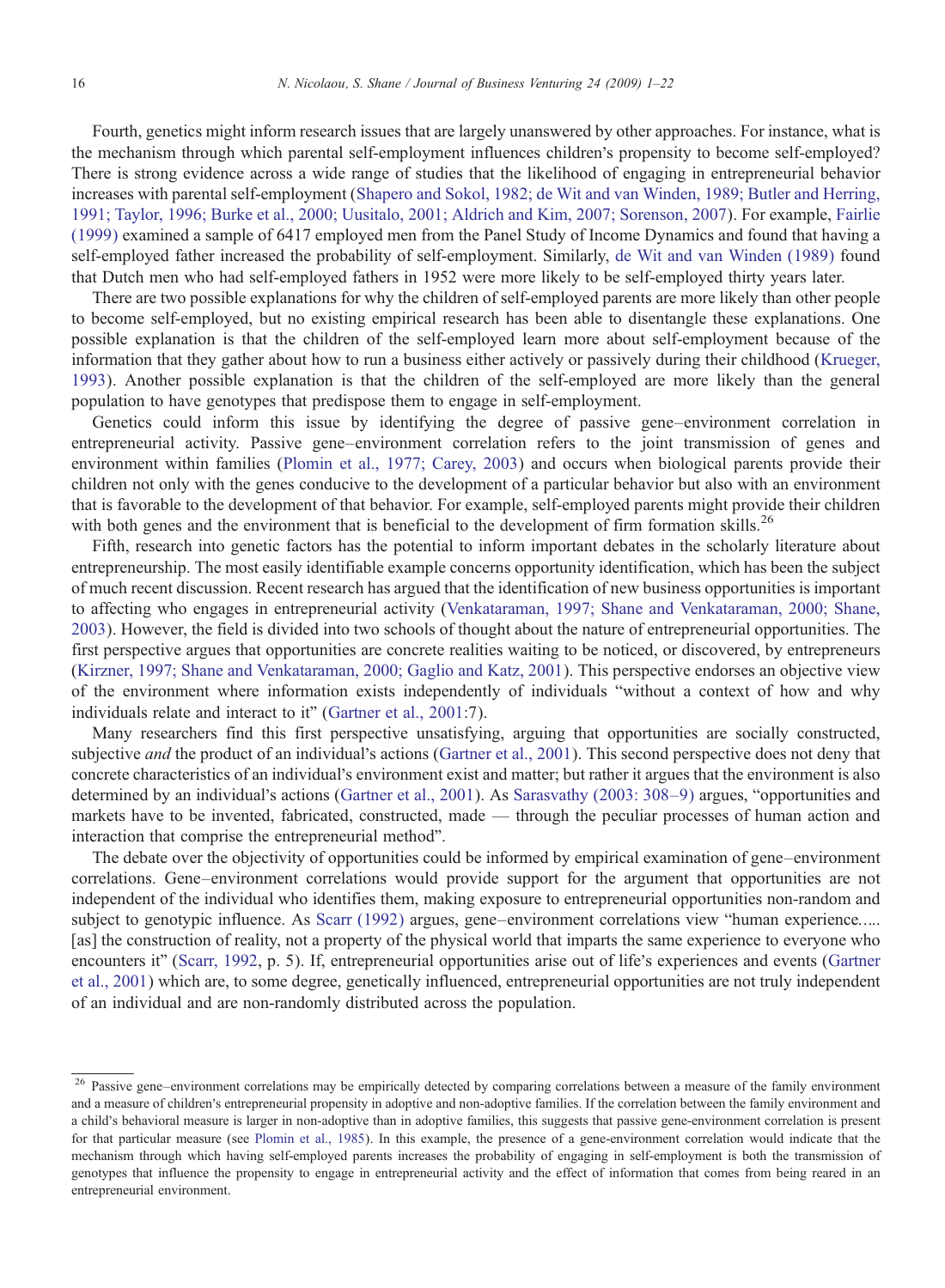Fig. 3 illustrates how one could investigate the genetic contribution to the identification of entrepreneurial opportunities by measuring genotype–environment correlations. In our example, we suggest two variables that researchers have found to be associated with the identification of entrepreneurial opportunities — intelligence and internal locus of control ([Shane, 2003\)](#page-20-0). The model decomposes the genetic variance into variance that is common to all three variables, namely G1, to variance that is common to the second and third variables, namely G2, and to variance that is unique to entrepreneurial opportunities, namely g. (the path diagram represents only one twin for simplicity  $$ the full model would have the three variables for both twins as well as the appropriate covariance links between the latent variables). Genotype–environment correlation, and hence support for the opportunity enactment perspective, is shown if the genetic effects on the identification of entrepreneurial opportunities overlap with the genetic effects on the other measures.

Finally, if the influence of environmental factors on the tendency to engage in entrepreneurship is moderated by genetic factors, then the field's approach to government entrepreneurship policy and entrepreneurship education might need to be modified to accommodate these interactions. If, for example, the effect of external stimuli on the tendency to engage in entrepreneurship is contingent on an individual's genotypic profile, then government policies would need to be made more precise, essentially fitting policy stimuli to different genotypes. Similarly, a contingent influence of external stimuli on the tendency to engage in entrepreneurship would suggest that approaches to education also need to be fit to genotypes.

# 7. Conclusion

In this paper, we presented an argument for why researchers should examine the effect of genetic factors on the tendency of people to engage in entrepreneurial activity. We also proposed an explanation for how genetic factors might influence this tendency. We are not proposing that individuals are born with a 'gene for entrepreneurship', but rather that there are four complementary mechanisms through which genetic factors might affect the tendency of people to engage in entrepreneurial activity. We offered specific suggestions for how entrepreneurship researchers could use the methods of quantitative and molecular genetics to examine how genetic factors influence this tendency. We also explained how researchers could disentangle the effects of genetic and environmental factors in entrepreneurial activity. Finally, we discussed how research on genetic factors could inform entrepreneurship research.

Clearly, we are only suggesting where to start. At present, we have no direct empirical evidence that genetic factors affect people's propensity to engage in entrepreneurial activity. Such evidence would be necessary to determine the value of investigating the role of genetic factors in entrepreneurship, and the validity of the process theory we are proposing.



Fig. 3. Using genetic analysis in research on entrepreneurship.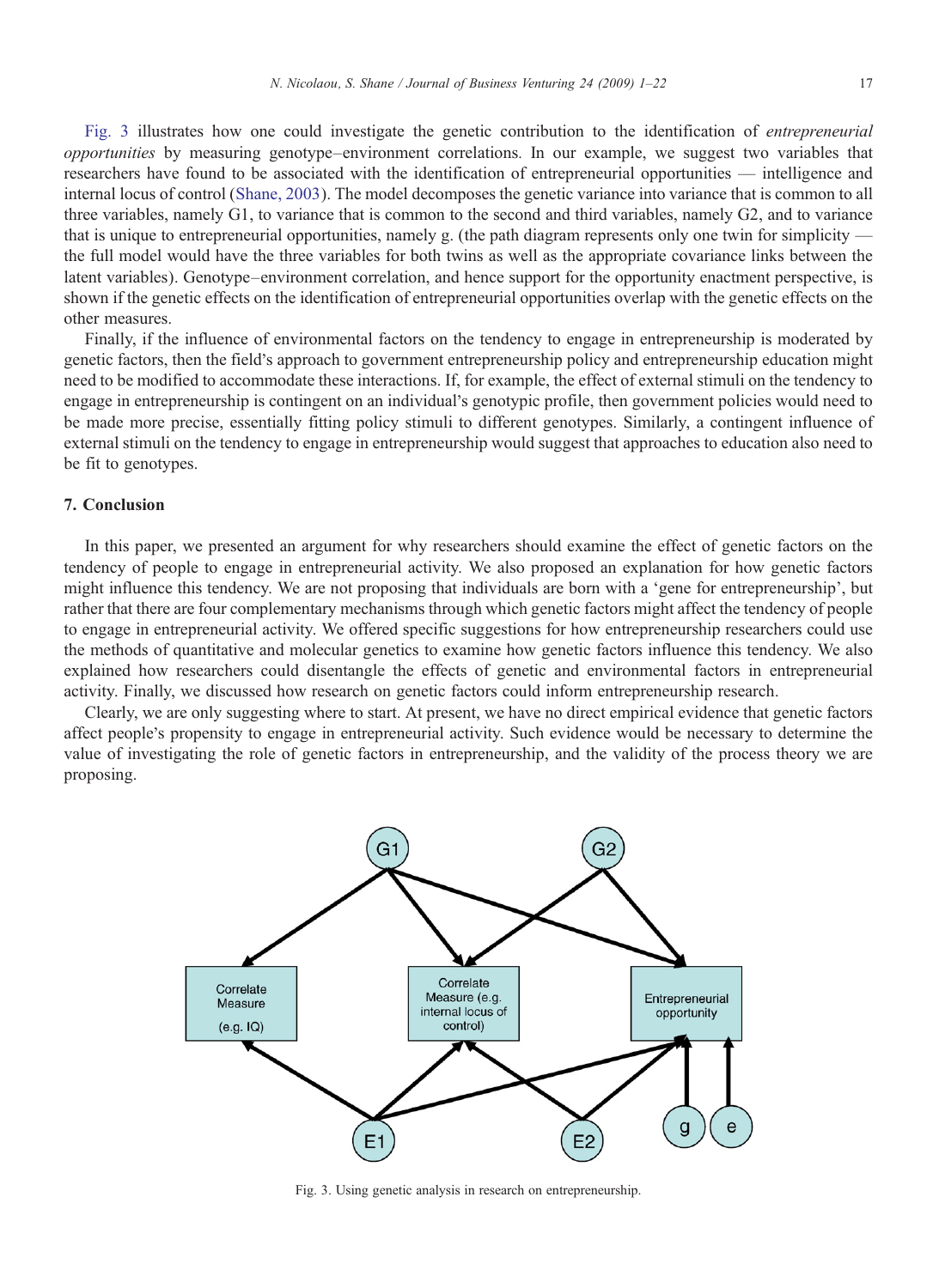<span id="page-17-0"></span>We also have not mapped genetic factors to all aspects of entrepreneurship, focusing exclusively on the relationship between genetic factors and the tendency of people to engage in entrepreneurial activity. As theory develops in this area, we would expect researchers to explain ways in which genetic factors might influence the entire entrepreneurial process from the identification of opportunities, through the processes of resource assembly, organizing, and opportunity exploitation. For example, scholars might use genetic research to provide insights into the sources of competitive advantage for entrepreneurs (Alvarez and Busenitz, 2001).

As this journey unfolds, researchers may find that the investigation of the influence of genetic factors leads to a rethinking of scholarly explanations for entrepreneurship because it leads to arguments fundamentally different from those in the extant literature. Alternatively, such an investigation may provide only minor insights by enhancing and extending existing explanations for the phenomenon. We hope that this paper will lead other scholars to join us in our quest to further uncover the role of genetic factors in entrepreneurship and find out which of these paths such an investigation takes us down.

### Acknowledgements

We are grateful to Phil Phan and the anonymous reviewers for their guidance and insightful comments. We would also like to thank Linda Argote, Sue Birley, Yiannis Gabriel, Laura Koumas, Jim Rebitzer and Violina Rindova for helpful comments on an earlier draft of this paper.

### References

- Abell, P., 1996. Self-employment and entrepreneurship: a study of entry and exit. In: Clark, Jan (Ed.), Consensus and Controversy. Routledge, Farmer, NY, pp. 175–205.
- Ahmed, S.U., 1985. nAch, risk taking propensity, locus of control and entrepreneurship. Personality and Individual Differences 6, 781–782. Aldrich, H., 1999. Organizations Evolving. Sage, London.
- Aldrich, H.E., Wiedenmayer, G., 1993. From traits to rates: an ecological perspective on organizational foundings. In: Katz, Jerome, Brockhaus, Robert (Eds.), Advances in Entrepreneurship, Firm Emergence, and Growth. JAI Press, Greenwich, CT.
- Aldrich, H.E., Martinez, M.A., 2001. Many are called but few are chosen: an evolutionary perspective for the study of entrepreneurship. Entrepreneurship Theory & Practice 25, 41–56 (Summer).
- Aldrich, H., Kim, P., 2007. A life course perspective on occupational inheritance: self-employed parents and their children. In M. Ruef, M. Lounsbury (Eds) Research in the Sociology of Organizations. JAI Press: Amsterdam: Elsevier 33–82.

Alford, J.R., Funk, C.L., Hibbing, J.R., 2005. Are political orientations genetically transmitted? American Political Science Review 99 (2), 1–15. Alvarez, S.A., Busenitz, L.W., 2001. The entrepreneurship of resource-based theory. Journal of Management 27, 755–775.

- Bagdy, G., Kalogeras, K.T., Szemeredi, K., 1992. Effect of the 5-HT1C and 5-HT2 receptor stimulation on excessive grooming, penile erection, and plasma oxytocin concentrations. European Journal of Pharmacology 229, 9–14.
- Baron, R., 2002. OB and entrepreneurship: the reciprocal benefits of closer conceptual links. In: Staw, B., Kramer, E. (Eds.), Research in Organizational Behavior. JAI Press, Greenwich, CT, pp. 225–269.
- Baron, R.A., 2004. The cognitive perspective: a valuable tool for answering entrepreneurship's basic "why" questions. Journal of Business Venturing 19 (2), 221–239.
- Baron, R.M., Kenney, D.A., 1986. The moderator–mediator variable distinction in social psychological research: conceptual, strategic and statistical considerations. Journal of Personality and Social Psychology 51 (6), 1173–1182.
- Baron, R., Markman, G., 2003. Beyond social capital: the role of entrepreneurs' social competence in their financial success. Journal of Business Venturing 18 (1), 41–60.
- Barrick, M.R., Mount, M.K., 1991. The big five personality dimensions and job performance: a meta-analysis. Personnel Psychology 44, 1–26.
- Bates, T., 1995. Self employment entry across industry groups. Journal of Business Venturing 12, 109–124.
- Baum, J.R., Locke, E.A., 2004. The relationship of entrepreneurial traits, skill, and motivation to new venture growth. Journal of Applied Psychology 89 (4), 587–598.
- Baum, J.R., Locke, E.A., Smith, K.G., 2001. A multi-dimensional model of venture growth. Academy of Management Journal 44 (2), 292–303. Baum, J.R., Frese, M., Baron, R.A., 2007. The Psychology of Entrepreneurship. Lawrence Erlbaum Associates.
- Baumol, W., 1990. Entrepreneurship: productive, unproductive and destructive. Journal of Political Economy 98 (5), 893–921.
- Begley, T., Boyd, D., 1986. Psychological characteristics associated with entrepreneurial performance. Frontiers of Entrepreneurship Research. Babson College, Babson Park, MA.
- Behrman, J.R., Taubman, P., 1989. Is schooling 'mostly in the genes'? Journal of Political Economy 97, 1425–1446.
- Benjamin, J., Li, L., Patterson, C., Greenburg, B.D., Murphy, D.L., Hamer, D.H., 1996. Population and familial association between the D4 dopamine receptor gene and measures of novelty seeking. Nature Genetics 12, 81–84.
- Berridge, K.C., Robinson, T.E., 1998. What is the role of dopamine in reward: hedonic impact, reward learning, or incentive salience? Brain Research Reviews 28 (3), 309–369.
- Bhide, A., 2000. The Origin and Evolution of New Businesses. Oxford, New York.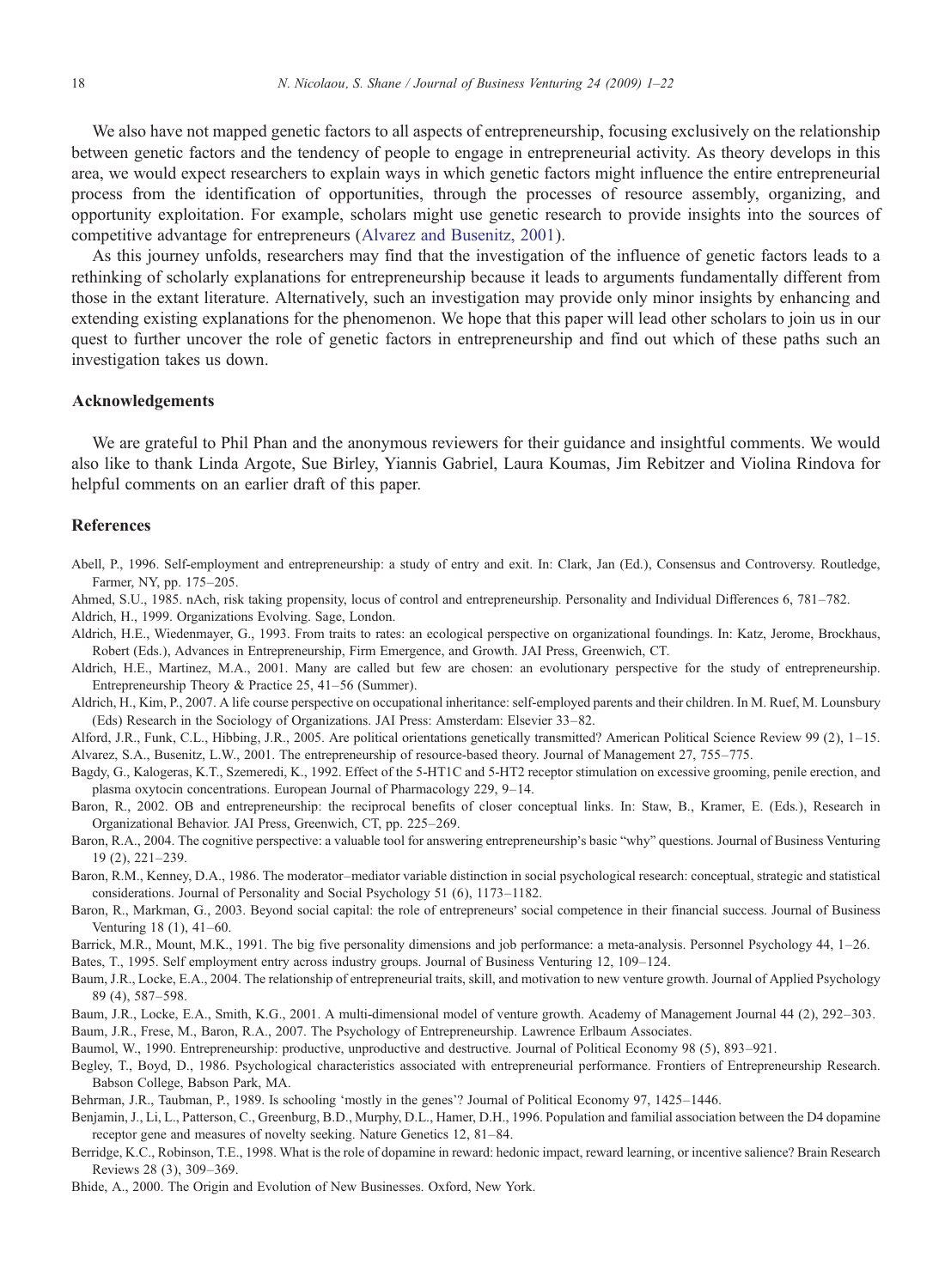<span id="page-18-0"></span>Bird, B., 1989. Entrepreneurial Behavior. Scott, Foresman and Company, Glenview, IL.

- Blanchflower, D., Oswald, A., 1998. What makes an entrepreneur? Journal of Labor Economics 16, 26–60.
- Borjas, G., 1986. The self-employment experience of immigrants. Journal of Human Resources 21, 485–506.
- Borjas, G.J., Bronars, S.G., 1989. Consumer discrimination and self-employment. Journal of Political Economy 97, 581–605.
- Bouchard Jr., T.J., Loehlin, J.C., 2001. Genes, evolution and personality. Behavior Genetics 31 (3), 243–273.
- Bouchard Jr., T.J., Lykken, D.T., McGue, M., Segal, N.L., Tellegen, A., 1990. Sources of human psychological differences: the Minnesota study of twins reared apart. Science 250, 223–228.
- Brockhaus, R.H., 1980. Risk taking propensity of entrepreneurs. Academy of Management Journal 23, 509–520.
- Brockhaus, R.H., Horwitz, P., 1986. The psychology of the entrepreneur. In: Sexton, D.L., Smilor, R.W. (Eds.), The Art and Science of Entrepreneurship. Ballinger Publishing Company, Cambridge, MA.
- Boyd, R.L., 1990. Black and Asian self-employment in large metropolitan areas: a comparative analysis. Social Problems 37, 258–272.
- Burke, A.E., FitzRoy, F.R., Nolan, M.A., 2000. When less is more: distinguishing between entrepreneurial choice and performance. Oxford Bulletin of Economics and Statistics 62, 567–587.
- Burt, R.S., 2005. Brokerage and Closure: An Introduction to Social Capital. Oxford University Press, Oxford.
- Busenitz, L., Barney, J., 1997. Differences between entrepreneurs and managers in large organizations: biases and heuristics in strategic decision making. Journal of Business Venturing 16, 165–180.
- Butler, J.S., Herring, C., 1991. Ethnicity and entrepreneurship in America: toward an explanation of racial and ethnic group variations in selfemployment. Sociological Perspectives 34, 79–94.
- Caird, S., 1991. The enterprising tendency of occupational groups. International Small Business Journal 9, 75–81.
- Carey, G., 2003. Human Genetics for the Social Sciences. Sage Publications, Thousand Oaks.
- Caspi, A., McClay, J., Moffitt, T.E., Mill, J., Martin, J., Craig, I.W., Taylor, A., Poulton, R., 2002. Role of genotype in the cycle of violence in maltreated children. Science 297, 851–854.
- Caspi, A., Sugden, K., Moffitt, T.E., Taylor, A., Craig, I.W., Harrington, H.L., McClay, J., Mill, J., Martin, J., Braithwaite, A., Poulton, R., 2003. Influence of life stress on depression: moderation by a polymorphism in the 5-HTT gene. Science 301, 386–389.
- Chell, E., Haworth, J., Brearley, S., 1991. The Entrepreneurial Personality. Routledge, London.
- Clouse, V., 1990. A controlled experiment relating entrepreneurial education to students' start-up decisions. Journal of Small Business Management 28, 45–53.
- Collins, C.J., Hanges, P., Locke, E.A., 2004. The relationship of need for achievement to entrepreneurship: a meta-analysis. Human Performance 17, 95–117.
- Comings, D., Rosenthal, R.J., Lesieur, H.R., Rugle, L.J., Muhleman, D., Chiu, C., Dietz, G., Gade, R., 1996. A study of the dopamine receptor gene in pathological gambling. Pharmacogenetics 6 (3), 223–234.
- Cooper, A., Dunkelberg, W., 1987. Entrepreneurship research: old questions, new answers and methodological issues. American Journal of Small Business 11 (3), 11–23.
- Cooper, A.C., Folta, T., Woo, C., 1991. Information acquisition and performance by start-up firms. In: Churchill, N.S., et al. (Ed.), Frontiers of Entrepreneurship Research. Center for Entrepreneurial Studies, Wellesley, MA, pp. 276–290.
- Cooper, A.C., Gimeno-Gascón, F.J., 1992. Entrepreneurs, processes of founding, and new-firm performance. In: Sexton, D.L., Kasarda, J.D. (Eds.), The State of the Art of Entrepreneurship. PWS-Kent Publishing Company, Boston, MA, pp. 301–340.
- Cromie, S., O' Donaghue, J., 1992. Assessing entrepreneurial inclinations. International Small Business Journal 10 (2), 66–73.
- Davidsson, P., Honig, B., 2003. The role of social and human capital among nascent entrepreneurs. Journal of Business Venturing 18 (3), 301–331.
- de Wit, G., van Widen, F.A.A.M., 1989. An empirical analysis of self employment in the Netherlands. Small Business Economics 1, 263–272.
- DeFries, J.C., Plomin, R., Fulker, D.W., 1994. Nature and Nurture during Middle Childhood. Blackwell, Cambridge, MA.
- Delmar, F., Davidsson, P., 2000. Where do they come from? Prevalence and characteristics of nascent entrepreneurs. Entrepreneurship and Regional Development 12, 1–23.
- Dick, D.M., Edenberg, H.J., Xuei, X., Goate, A., Kuperman, S., Schuckit, M., Crowe, R., Smith, T.L., Porjesz, B., Begleiter, H., Foroud, T., 2004. Association of GABRG3 with alcohol dependence. Alcoholism, Clinical and Experimental Research 28 (1), 4–9.
- DiLalla, L.F., 2004. Behavioral genetics: background, current research, and goals for the future. In: DiLalla, L.F. (Ed.), Behavior Genetics Principles: Perspectives in Development, Personality, and Psychopathology. APA, Washington, DC.
- Durand, D.E., 1975. Effects of achievement motivation and skill training on the entrepreneurial behavior of black businessmen. Organizational Behavior and Human Performance 14, 76–90.
- Eaves, L.J., Eysenck, H.J., Martin, N.G., 1989. Genes, Culture and Personality: An Empirical Approach. Academic Press, New York.
- Ebstein, R.P., Novick, O., Umansky, R., Priel, B., Osher, Y., Blaine, D., 1996. Dopamine D4 receptor (D4DR) exon III polymorphism associated with the human personality trait novelty-seeking. Nature Genetics 12, 78–80.
- Eckhardt, J., Shane, S., 2005. Industry changes in the importance of technology and complementary assets and the relative growth of new and established firms. Working Paper, University of Wisconsin.
- Evans, D., Leighton, L., 1989. Some empirical aspects of entrepreneurship. American Economic Review 79, 519–535.
- Fairlie, R., 1999. The absence of African–American owned businesses: an analysis of the dynamics of self-employment. Journal of Labor Economics 17 (1), 80–108.
- Fernandez, M., Kim, K., 1998. Self-employment rates of Asian Immigrant Groups: an analysis of intra-group and inter-group differences. International Migration Review 32, 654–681.
- Gaglio, C.M., Katz, J.A., 2001. The psychological basis of opportunity identification: entrepreneurial alertness. Small Business Economics 16 (2), 95–111.
- Gartner, W., 1988. Who is an entrepreneur? Is the wrong question. American Journal of Small Business 12 (4), 11–32.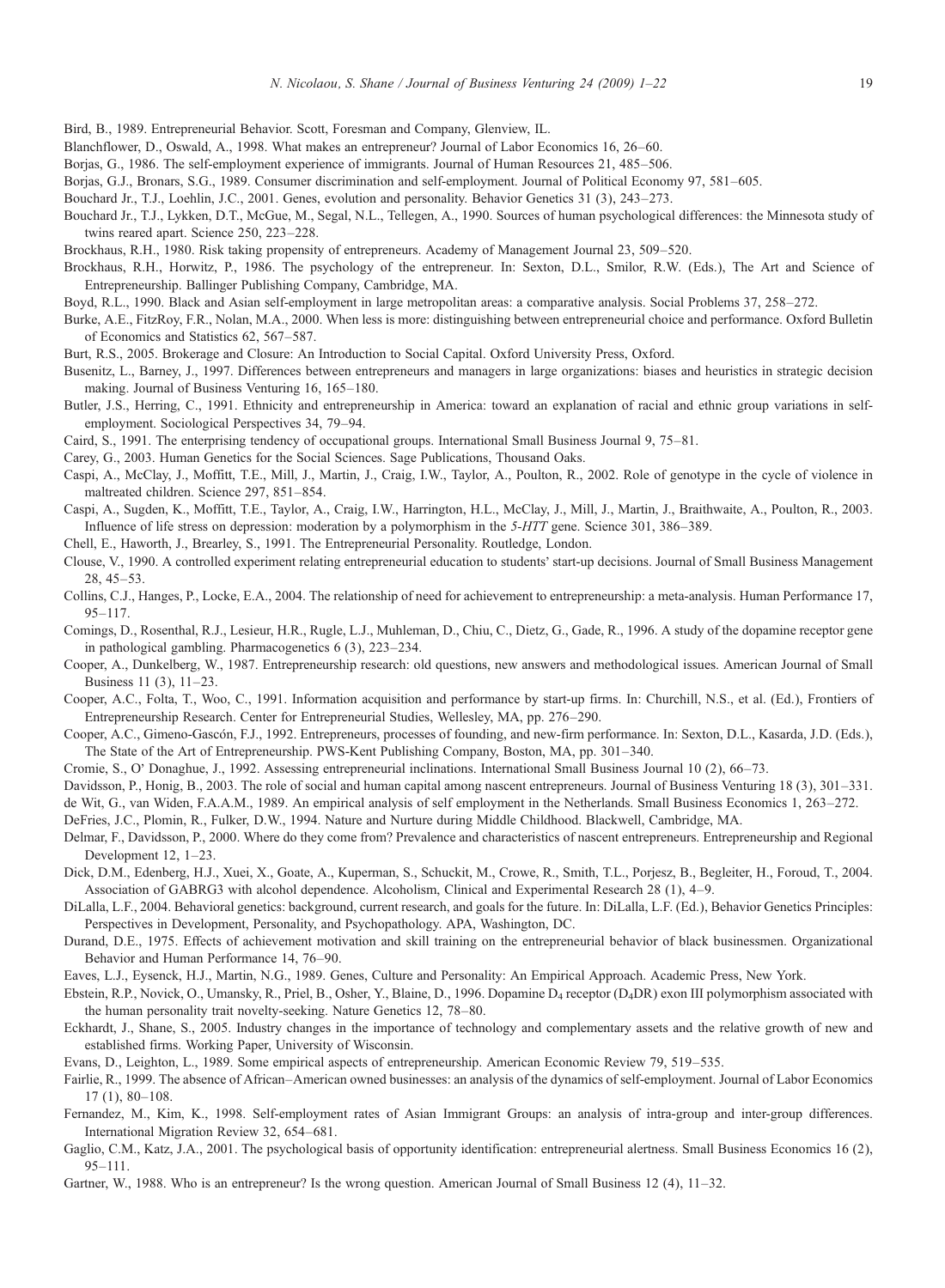- <span id="page-19-0"></span>Gartner, W.B., 1989. Some suggestions for research on entrepreneurial traits and characteristics. Entrepreneurship Theory and Practice Fall 14 (1), 27–38.
- Gartner, W., Carter, N., 2003. Entrepreneurial behavior and firm organizing processes. In: Acs, Z., Audretsch, D. (Eds.), Handbook of Entrepreneurship Research. Kluwer, Boston, pp. 195–222.
- Gartner, W.B., Carter, N.M., Hills, G.E. 2001. The language of opportunity. Working Paper.
- Ge, X., Conger, R.D., Cadoret, R.J., et al., 1996. Developmental interface between nature and nurture: a mutual influence model of child antisocial behavior and parenting. Developmental Psychology 32, 574–589.
- Gottfredson, L.S., 1999. The nature and nurture of vocational interests. In: Savickas, M.L., Spokane, A.R. (Eds.), Vocational Interests: Their Meaning, Measurement, and Use in Counseling. Davies-Black, Palo Alto, CA.
- Grigorenko, 2003. Epistasis and the genetics of complex traits. In: Plomin, R., DeFries, J.C., Craig, I.W., McGuffin, P. (Eds.), Behavioral Genetics in the Postgenomic Era. American Psychological Association, Washington, DC.
- Hornaday, J., Aboud, J., 1971. Characteristics of successful entrepreneurs. Personnel Psychology 24, 141–153.
- Hornaday, J., Bunker, C., 1970. The nature of the entrepreneur. Personnel Psychology 23, 47–54.
- Jang, K.L., Livesley, W.J., Vernon, P.A., 1996. Heritability of the big five personality dimensions and their facets: a twin study. Journal of Personality 64, 577–591.
- Kendler, K.S., 2005a. "A gene for…": the nature of gene action in psychiatric disorders. American Journal of Psychiatry 162, 1243–1252.
- Kendler, K.S., 2005b. Psychiatric genetics: a methodological critique. American Journal of Psychiatry 162, 3–11.
- Kendler, K.S., Eaves, L.J., 1986. Models for the joint effects of genotype and environment on liability to psychiatric illness. American Journal of Psychiatry 143, 279–289.
- Kirzner, I., 1997. Entrepreneurial discovery and the competitive market process. an Austrian approach. Journal of Economic Literature 35, 60–85.
- Klepper, S., 2001. Employee startups in high tech industries. Industrial and Corporate Change 10, 639–674.
- Klepper, S., Sleeper, S., 2001. Entry by Spinoffs. Mimeo. Carnegie Mellon University.
- Kluger, A.N., Siegfried, Z., Ebstein, R.P., 2002. A meta-analysis of the association between DRD4 polymorphism and novelty seeking. Molecular Psychiatry 7, 712–717.
- Kohler, H.-P., Behrman, J.R., Skytthe, A., 2005. Partner+Children=Happiness? The effect of fertility and partnerships on subjective well-being. Population and Development Review 31 (3), 407–445.
- Krueger, N., 1993. Growing Up Entrepreneurial. Academy of Management Proceedings, Atlanta.
- LaHoste, G.J., et al., 1996. Dopamine D4 receptor gene polymorphism is associated with attention deficit hyperactivity disorder. Molecular Psychiatry 1, 121–124.
- Lesch, K.P., Bengel, D., Heils, A., Sabol, S.Z., Greenberg, B.D., Petri, S., et al., 1996. Association of anxiety-related traits with a polymorphism in the serotonin transporter gene regulatory region. Science 274, 1527–1531.
- Lichtenstein, P., Pedersen, N.L., McClearn, G.E., 1992. Genetic and environmental predictors of socioeconomic status. Behavior Genetics 22, 731–732.
- Long, J.E., 1982. The income tax and self-employment. National Tax Journal 35 (1), 31–42.
- Low, M.B., MacMillan, I., 1988. Entrepreneurship: past research and future challenges. Journal of Management 14 (2), 139–161.
- MacMillan, I., Subba Narasimha, P., 1987. Characteristics distinguishing funded from unfunded business plans evaluated by venture capitalists. Strategic Management Journal 8 (6), 579–585.
- Macpherson, D., 1988. Self-employment and married women. Economic Letters 28, 281–284.
- Markman, G., Baron, R., 2003. Person-entrepreneurship fit: why some people are more successful as entrepreneurs than others. Human Resource Management Review 13, 281–302.
- McClelland, D., 1961. The Achieving Society. Van Nostrand, Princeton, NJ.
- McClelland, D.C., 1965. Need achievement and entrepreneurship: a longitudinal study. Journal of Personality and Social Psychology 1, 389–392.
- McGue, M., Bouchard, T.J., 1989. Genetic and environmental determinants of information processing and special mental abilities: a twin analysis. In: Sternberg, R.J. (Ed.), Advances in the Psychology of Human Intelligence, vol. 5. Lawrence Erlbaum Associates, pp. 7–45.
- McGue, M., Bacon, S., Lykken, D.T., 1993. Personality stability and change in early adulthood: a behavioral genetic analysis. Developmental Psychology 29, 96–109.
- Miller, J.Z., Rose, R.J., 1982. Familial resemblance in locus of control: a twin-family study of the internal-external scale. Journal of Personality and Social Psychology 42, 535–540.
- Miner, J.B., Smith, N.R., Bracker, J.S., 1989. Role of entrepreneurial task motivation in the growth of technologically innovative firms. Journal of Applied Psychology 74, 554–560.
- Moffitt, T.E., Caspi, A., Rutter, M., 2005. Strategy for investigating interactions between measured genes and measured environments. Archives of General Psychiatry 62, 473–481.
- Moffitt, T., Caspi, A., Rutter, M., 2006. Measured gene–environment interactions in psychopathology: concepts, research strategies, and implications for research, intervention, and public understanding of genetics. Perspectives on Psychological Science 1, 5–27.
- Munafo, M.R., Clark, T.G., Moore, L.R., Payne, E., Walton, R., Flint, J., 2003. Genetic polymorphisms and personality in healthy adults: a systematic review and meta-analysis. Molecular Psychiatry 8, 471–484.
- Neale, M.C., Maes, H.H.M., 2002. Methodology for Genetic Studies of Twins and Families. Kluwer Academic Publishers, Dordrecht, Netherlands. Nichols, R.C., 1978. Twin studies of ability, personality and interests. Homo 29, 158–173.
- Pedersen, N.L., Gatz, M., Plomin, R., Nesselroade, J.R., McClearn, G.E., 1989. Individual differences in locus of control during the second half of the life span for identical and fraternal twins reared apart and reared together. Journal of Gerontology 44, 100–105.
- Pedersen, N.L., Plomin, R., Nesselroade, J.R., McClearn, G.E., 1992. Quantitative genetic analysis of cognitive abilities during the second half of the lifespan. Psychological Science 3, 346–353.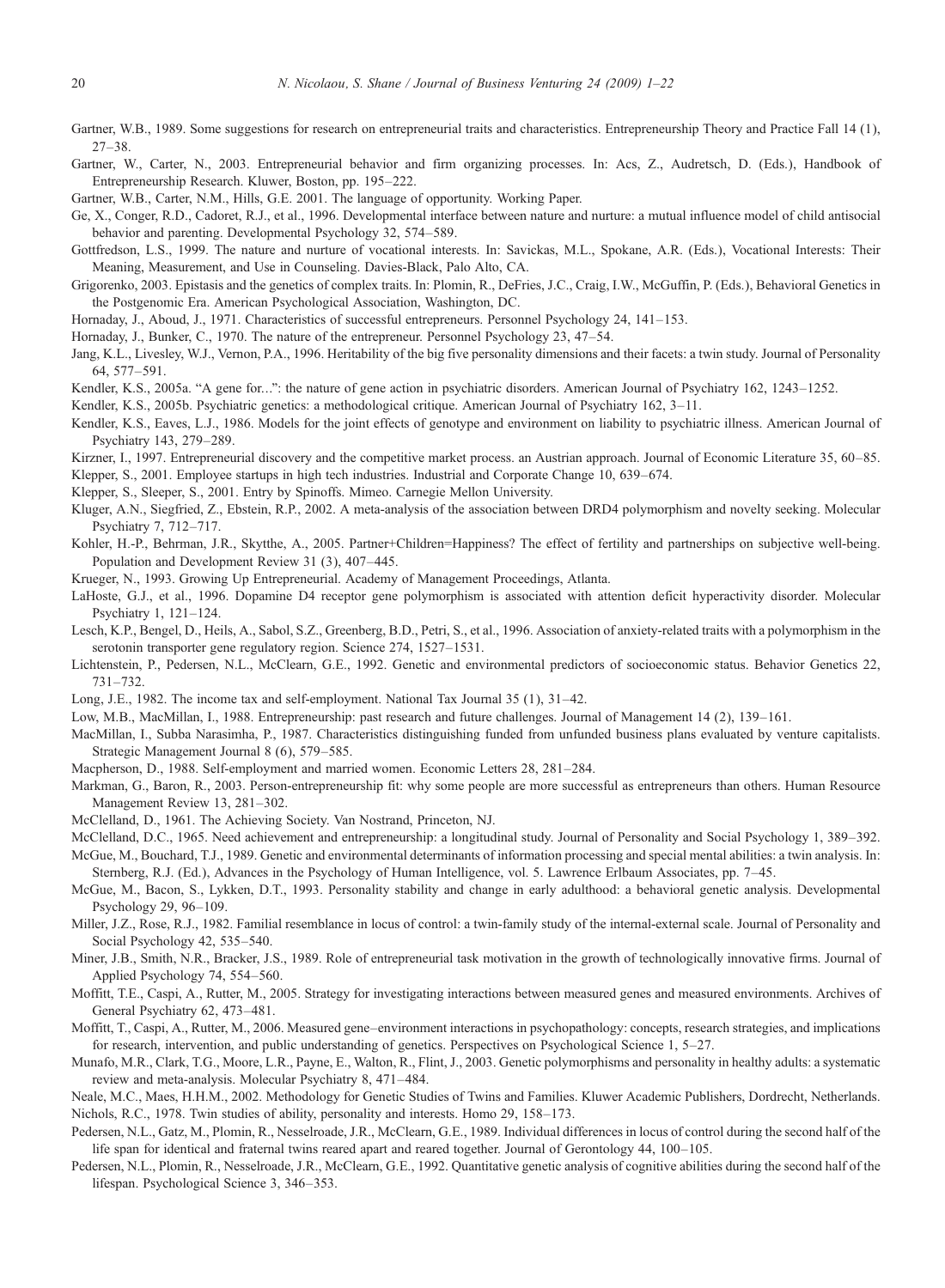- <span id="page-20-0"></span>Plomin, R., 1994. Genetics and Experience: The Interplay between Nature and Nurture. Sage, Newbury Park, CA.
- Plomin, R., DeFries, J.C., 1979. Multivariate behavioral genetic analysis of twin data on scholastic abilities. Behavior genetics 9, 505–517.
- Plomin, R., Loehlin, J.C., DeFries, J.C., 1985. Genetic and environmental components of "environmental" influences. Developmental Psychology 21, 391–402.
- Plomin, R., DeFries, J.C., McClearn, G.E., 1990. Behavioral Genetics: A Primer, second ed. W.H. Freeman, New York.
- Plomin, R., Walker, S.O., 2003. Genetics and educational psychology. British Journal of Educational Psychology 73, 3–14.
- Plomin, R., Spinath, F.M., 2004. Intelligence: genetics, genes, and genomics. Journal of Personality and Social Psychology 86, 112–129.
- Plomin, R., DeFries, J.C., Loehlin, J.C., 1977. Genotype–environment interaction and correlation in the analysis of human behavior. Psychological Bulletin 84, 309–322.
- Plomin, R., DeFries, J.C., McClearn, G.E., McGuffin, P., 2001a. Behavioral Genetics, 4th ed. Worth Publishers, New York.
- Plomin, R., Hill, L., Craig, I., McGuffin, P., Purcell, S., Sham, P., 2001b. A genome-wide scan of 1842 DNA markers for allelic associations with general cognitive ability: a five-stage design using DNA pooling. Behavior Genetics 31, 497–509.
- Plomin, R., Price, T.S., Eley, T.C., Dale, P.S., Stevenson, J., 2002. Associations between behaviour problems and verbal and nonverbal cognitive abilities and disabilities in early childhood. Journal of Child Psychology and Psychiatry 43 (5), 619–633.
- Plomin, R., DeFries, J.C., Craig, I.W., McGuffin, P., 2003. Behavioral genomics. In: Plomin, R., DeFries, J.C., Craig, I.W., McGuffin, P. (Eds.), Behavioral Genetics in the Postgenomic Era. American Psychological Association, Washington, DC.
- Rauch, A., Frese, M., 2000. Psychological approaches to entrepreneurial success: a general model and an overview of findings. In: Cooper, C.L., Robertson, L.T. (Eds.), International Review of Industrial and Organizational Psychology, vol. 15. Chichester, U.K, Wiley, pp. 101–142.
- Rees, H., Shah, A., 1986. An empirical analysis of self-employment in the UK. Journal of Applied Econometrics 1, 95–108.
- Reynolds, P., Carter, N., Gartner, W., Greene, P., 2004. The prevalence of nascent entrepreneurs in the United States: evidence from the panel study of entrepreneurial dynamics. Small Business Economics 23, 263–284.
- Riemann, R., Angleitner, A., Strelau, J., 1997. Genetic and environmental influences on personality: a study of twins reared together using the selfand peer report NEO-FFI scales. Journal of Personality 65, 449–475.
- Riggins-Caspers, K.M., Cadoret, R.J., Knutson, J.F., Langden, B., 2003. Biology–environment interaction and biology–environment correlation: contributions of harsh discipline and parental psychopathology to problem adolescent behaviors. Behavior Genetics 33 (3), 205–220.
- Ritsila, J., Tervo, H., 2002. Effects of unemployment on new firm formation: micro-level panel data evidence from Finland. Small Business Economics 19, 31–40.
- Roberts, E.B., 1991. Entrepreneurs in High Technology: Lessons from MIT and Beyond. Oxford University Press, New York.
- Rotter, J.B., 1966. Generalised expectancies for internal versus external control of reinforcement. Psychological Monographs 80 (Whole No. 609).
- Rowe, D., 2003. Assessing genotype  $\times$  environment interactions and correlations in a Postgenomic World. In: Plomin, R., DeFries, J.C., Craig, I.W.,
- McGuffin, P. (Eds.), Behavioral Genetics in the Postgenomic Era. American Psychological Association, Washington, DC. Rutter, M., Silberg, J., 2002. Gene–environment interplay in relation to emotional and behavioral disturbance. Annual Review Psychology 53, 463–490.
- Sarasvathy, S., 2003. Constructing corridors to economic primitives: entrepreneurial opportunities as demand-side artefacts. In: Butler, J. (Ed.), Opportunity Identification and Entrepreneurial Behavior. Information Age Publishing, Greenwich, CT, pp. 291–312.
- Scarr, S., 1992. Developmental theories for 1990s: development and individual differences. Child Development 63, 1–19.
- Schiller, B.R., Crewson, P.E., 1997. Entrepreneurial origins: a longitudinal inquiry. Economic Inquiry 35, 523–531.
- Sexton, D.L., Bowman, N.B., 1983. Comparative entrepreneurship characteristics of students: preliminary results. In: Hornaday, J., Timmons, J., Vesper, K. (Eds.), Frontiers of Entrepreneurship Research. Babson College, Wellesley, MA, pp. 213–232.
- Sham, P., 2003. Recent developments in quantitative trait loci analysis. In: Plomin, R., DeFries, J.C., Craig, I.W., McGuffin, P. (Eds.), Behavioral Genetics in the Postgenomic Era. APA Books, Washington, DC.
- Shane, S., 2000. Prior knowledge and the discovery of entrepreneurial opportunities. Organization Science 11, 448–469.
- Shane, S., 2003. A General Theory of Entrepreneurship: The Individual-Opportunity Nexus. Edward Elgar Publishing, Cheltenham.
- Shane, S., Venkataraman, S., 2000. The promise of entrepreneurship as a field of research. Academy of Management Review 25, 217–226.
- Shane, S., Cable, D., 2002. Network ties, reputation, and the financing of new ventures. Management Science 48 (3), 364–381.
- Shane, S., Khurana, R., 2003. Career experience and firm founding. Industrial and Corporate Change 12 (3), 519–543.
- Shapero, A., Sokol, L., 1982. The social dimensions of entrepreneurship. In: Kent, C.A., Sexton, D.L., Vesper, K.H. (Eds.), Encyclopedia of Entrepreneurship. Prentice Hall, Englewood Cliffs, NJ, pp. 72–90.
- Sorenson, J., 2007. Closure versus exposure: mechanisms in the intergenerational transition of self-employment. In: Ruef, M., Lounsbury, M. (Eds.), Research in the Sociology of Organizations. JAI Press, Amsterdam, pp. 83–124.
- Stewart Jr., W.H., Roth, P.L., 2001. Risk propensity differences between entrepreneurs and managers: a meta-analytic review. Journal of Applied Psychology 86, 145–153.
- Stewart, W.H. Jr., Roth, P.L. 2004. Achievement motivation, dependability and entrepreneurial status: hunting the Heffalump with meta-analysis. Working Paper, Arthur M. Spiro Center for Entrepreneurial Leadership, Clemson University, Clemson, South Carolina.
- Stuart, T., Sorenson, Ο., in press. Strategic networks and entrepreneurial ventures. Strategic Entrepreneurship Journal.
- Taubman, P., 1976. The determinants of earnings: genetics, family, and other environments; a study of white male twins. American Economic Review 66, 858–870.
- Taylor, M.P., 1996. Earnings, independence or unemployment: why become self-employed? Oxford Bulletin of Economics and Statistics 58 (2), 253–266.
- Tellegen, A., Lykken, D.T., Bouchard Jr., T.J., Wilcox, K., Segal, N., Rich, S., 1988. Personality similarity in twins reared apart and together. Journal of Personality and Social Psychology 54, 1031–1039.
- Thapar, A., 2003. Attention deficit hyperactivity disorder: new genetic findings, new directions. In: Plomin, R., DeFries, J.C., Craig, I.W., McGuffin, P. (Eds.), Behavioral Genetics in the Postgenomic Era. American Psychological Association, Washington, DC.